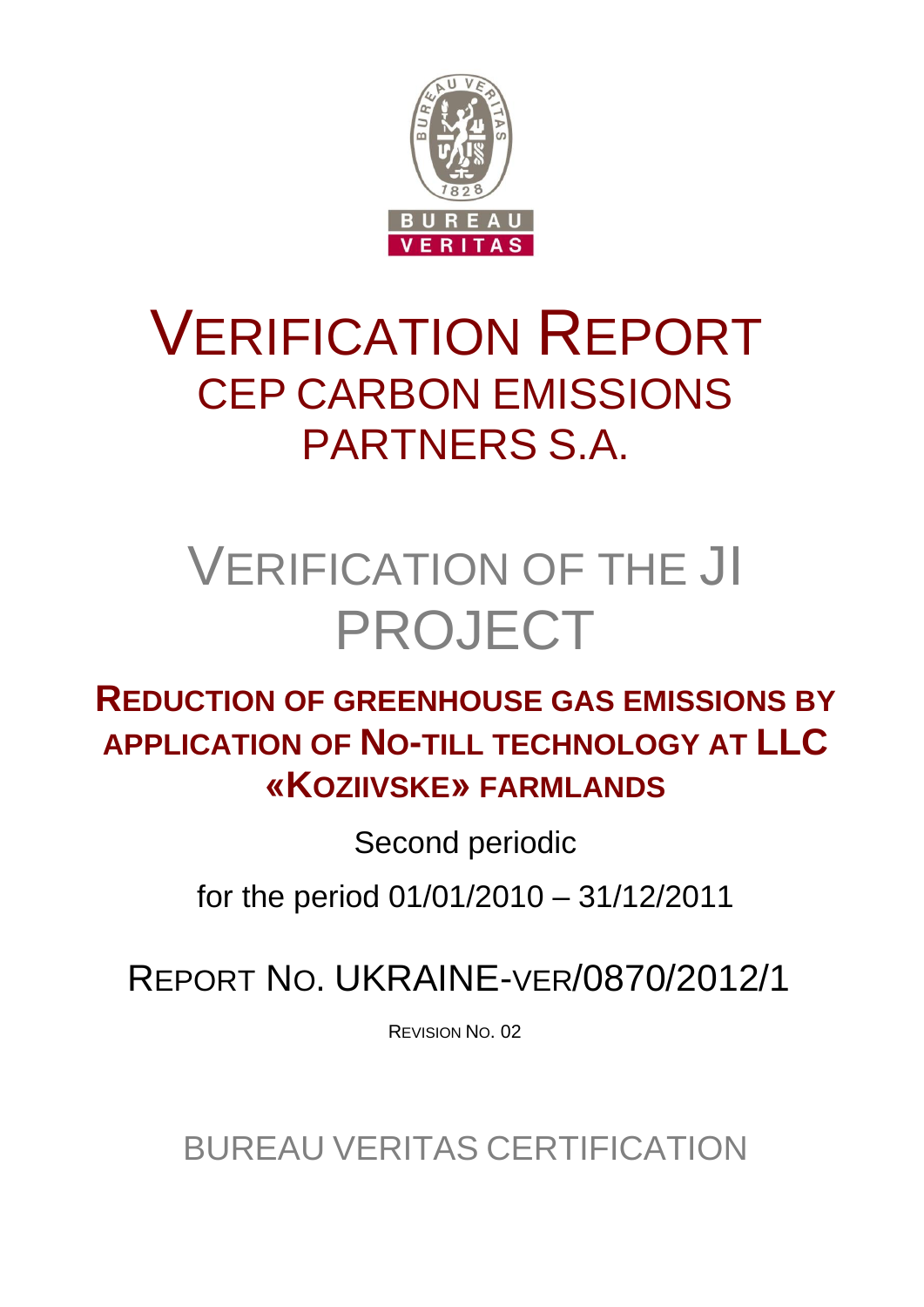

| Date of first issue:<br>27/12/2012                                                                                                                                     |                 | Organizational unit:   |          | <b>Bureau Veritas Certification</b>                                                                  |                                                                                                                                                                                                                                                                                                                                                                                                                                                                                                                                                                                                                                                                                            |
|------------------------------------------------------------------------------------------------------------------------------------------------------------------------|-----------------|------------------------|----------|------------------------------------------------------------------------------------------------------|--------------------------------------------------------------------------------------------------------------------------------------------------------------------------------------------------------------------------------------------------------------------------------------------------------------------------------------------------------------------------------------------------------------------------------------------------------------------------------------------------------------------------------------------------------------------------------------------------------------------------------------------------------------------------------------------|
|                                                                                                                                                                        |                 | <b>Holding SAS</b>     |          |                                                                                                      |                                                                                                                                                                                                                                                                                                                                                                                                                                                                                                                                                                                                                                                                                            |
| Client:                                                                                                                                                                |                 | Client ref.:           |          |                                                                                                      |                                                                                                                                                                                                                                                                                                                                                                                                                                                                                                                                                                                                                                                                                            |
| <b>CEP CARBON EMISSIONS</b>                                                                                                                                            |                 | <b>Fabian Knodel</b>   |          |                                                                                                      |                                                                                                                                                                                                                                                                                                                                                                                                                                                                                                                                                                                                                                                                                            |
| PARTNERS S.A.                                                                                                                                                          |                 |                        |          |                                                                                                      |                                                                                                                                                                                                                                                                                                                                                                                                                                                                                                                                                                                                                                                                                            |
| Summary:                                                                                                                                                               |                 |                        |          | subsequent decisions by the JI Supervisory Committee, as well as the host country criteria.          | Bureau Veritas Certification has made the Second periodic verification for the period from January 1, 2010 to<br>December 31, 2011 of the "Reduction of greenhouse gas emissions by application of No-till technology at LLC<br>"Koziivske" farmlands" project of CEP CARBON EMISSIONS PARTNERS S.A., located in Krasnokutskyi<br>district of Kharkiv region, Ukraine, and applying JI specific approach, on the basis of UNFCCC criteria for the<br>JI, as well as criteria given to provide for consistent project operations, monitoring and reporting. UNFCCC<br>criteria (but for the crediting period) refer to Article 6 of the Kyoto Protocol, the JI rules and modalities and the |
|                                                                                                                                                                        |                 |                        |          | Verification Report & Opinion, was conducted using Bureau Veritas Certification internal procedures. | The verification scope is defined as a periodic independent review and ex post determination by the Accredited<br>Entity of the monitored reductions in GHG emissions during defined verification period, and consisted of the<br>following three phases: i) desk review of the monitoring report against project design and the baseline and<br>monitoring plan; ii) follow-up interviews with project stakeholders; iii) resolution of outstanding issues and the<br>issuance of the final verification report and opinion. The overall verification, from Contract Review to                                                                                                            |
| Actions Requests (CR, CAR and FAR), presented in Appendix A.                                                                                                           |                 |                        |          |                                                                                                      | The first output of the verification process is a list of Clarification, Corrective Actions Requests, Forward                                                                                                                                                                                                                                                                                                                                                                                                                                                                                                                                                                              |
|                                                                                                                                                                        |                 |                        |          |                                                                                                      | In summary, Bureau Veritas Certification confirms that the project is implemented as planned and described in<br>approved project design documents. Installed equipment that is essential for generating emission reduction<br>runs reliably and is calibrated appropriately. The monitoring system is in place and the project is generating<br>GHG emission reductions. The GHG emission reduction is calculated without material errors and the ERUs<br>issued totalize 2 624 051 tonnes of CO2 equivalent for the monitoring period from 01/01/2010 to 31/12/2011.                                                                                                                     |
|                                                                                                                                                                        |                 |                        |          | related to the approved project baseline and monitoring plan, and its associated documents.          | Our opinion relates to the project's GHG emissions and resulting GHG emission reductions reported and                                                                                                                                                                                                                                                                                                                                                                                                                                                                                                                                                                                      |
| Report No.:                                                                                                                                                            | Subject Group:  |                        |          |                                                                                                      |                                                                                                                                                                                                                                                                                                                                                                                                                                                                                                                                                                                                                                                                                            |
| UKRAINE-ver/0870/2012/1                                                                                                                                                | JI              |                        |          |                                                                                                      |                                                                                                                                                                                                                                                                                                                                                                                                                                                                                                                                                                                                                                                                                            |
| Project title:<br>Reduction of greenhouse gas emissions by<br>application of No-till technology at LLC<br>"Koziivske" farmlands                                        |                 |                        |          |                                                                                                      |                                                                                                                                                                                                                                                                                                                                                                                                                                                                                                                                                                                                                                                                                            |
| Work carried out by:<br>Viacheslav Yeriomin - Team Leader, Climate<br>Change Lead Verifier<br>Olena Manziuk - Team Member, Climate Change<br>Verifier                  |                 |                        |          |                                                                                                      |                                                                                                                                                                                                                                                                                                                                                                                                                                                                                                                                                                                                                                                                                            |
| Work reviewed by:<br>Ivan Sokolov - Internal Technical Reviewer<br>Kateryna Zinevych - Technical Specialist<br>Work approved by:<br>Ivan Sokolov - Operational Manager |                 | Holding S              | $\times$ | No distribution without permission from the<br>Client or responsible organizational unit             |                                                                                                                                                                                                                                                                                                                                                                                                                                                                                                                                                                                                                                                                                            |
|                                                                                                                                                                        |                 |                        |          | Limited distribution                                                                                 |                                                                                                                                                                                                                                                                                                                                                                                                                                                                                                                                                                                                                                                                                            |
| Date of this revision:<br>05/02/2014                                                                                                                                   | Rev. No.:<br>03 | Number of pages:<br>25 |          | Unrestricted distribution                                                                            |                                                                                                                                                                                                                                                                                                                                                                                                                                                                                                                                                                                                                                                                                            |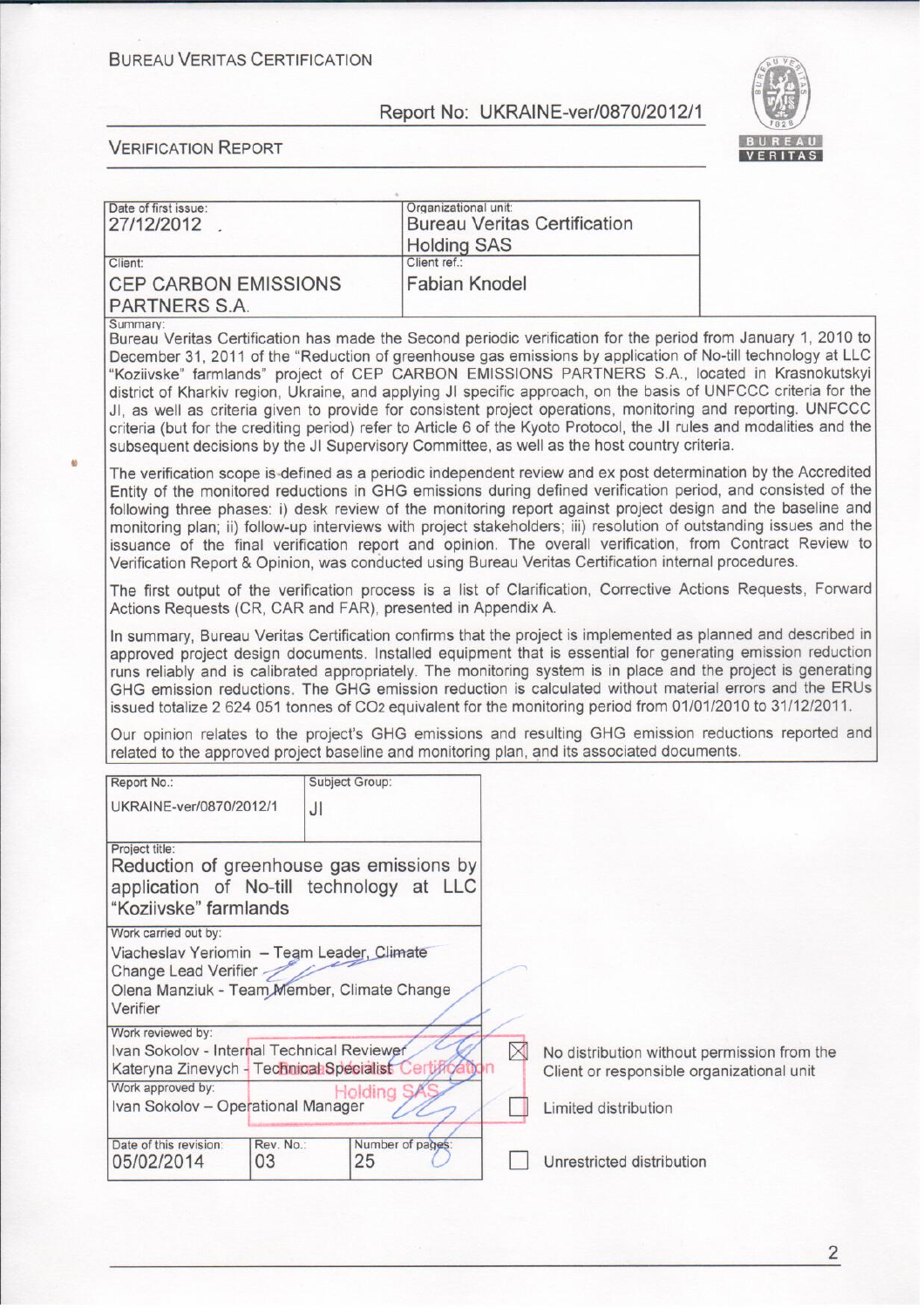

VERIFICATION REPORT

## *Table of Contents Page*

| $\mathbf{1}$<br>1.1 | Objective                                                                    | $\overline{4}$ |
|---------------------|------------------------------------------------------------------------------|----------------|
| 1.2                 | Scope                                                                        | $\overline{4}$ |
| 1.3                 | Verification team                                                            | $\overline{4}$ |
| $\overline{2}$      |                                                                              |                |
| 2.1                 | <b>Review of documents</b>                                                   | 5              |
| 2.2                 | Follow-up Interviews                                                         | 5              |
| 2.3                 | Resolution of Clarification, Corrective and Forward Action<br>Requests       | 6              |
| 3                   |                                                                              |                |
| 3.1                 | Remaining issues and FARs from previous verifications                        | $\overline{7}$ |
| 3.2                 | Project approval by Parties involved (90-91)                                 | $\overline{7}$ |
| 3.3                 | Project implementation (92-93)                                               | $\overline{7}$ |
| 3.4                 | Compliance of the monitoring plan with the monitoring<br>methodology (94-98) | 9              |
| 3.5                 | Revision of monitoring plan (99-100)                                         | 9              |
| 3.6                 | Data management (101)                                                        | 10             |
| 3.7                 | Verification regarding programmes of activities (102-110)                    | 11             |
| 4                   |                                                                              |                |
| 5                   |                                                                              |                |
|                     | APPENDIX A: COMPANY PROJECT VERIFICATION PROTOCOL  16                        |                |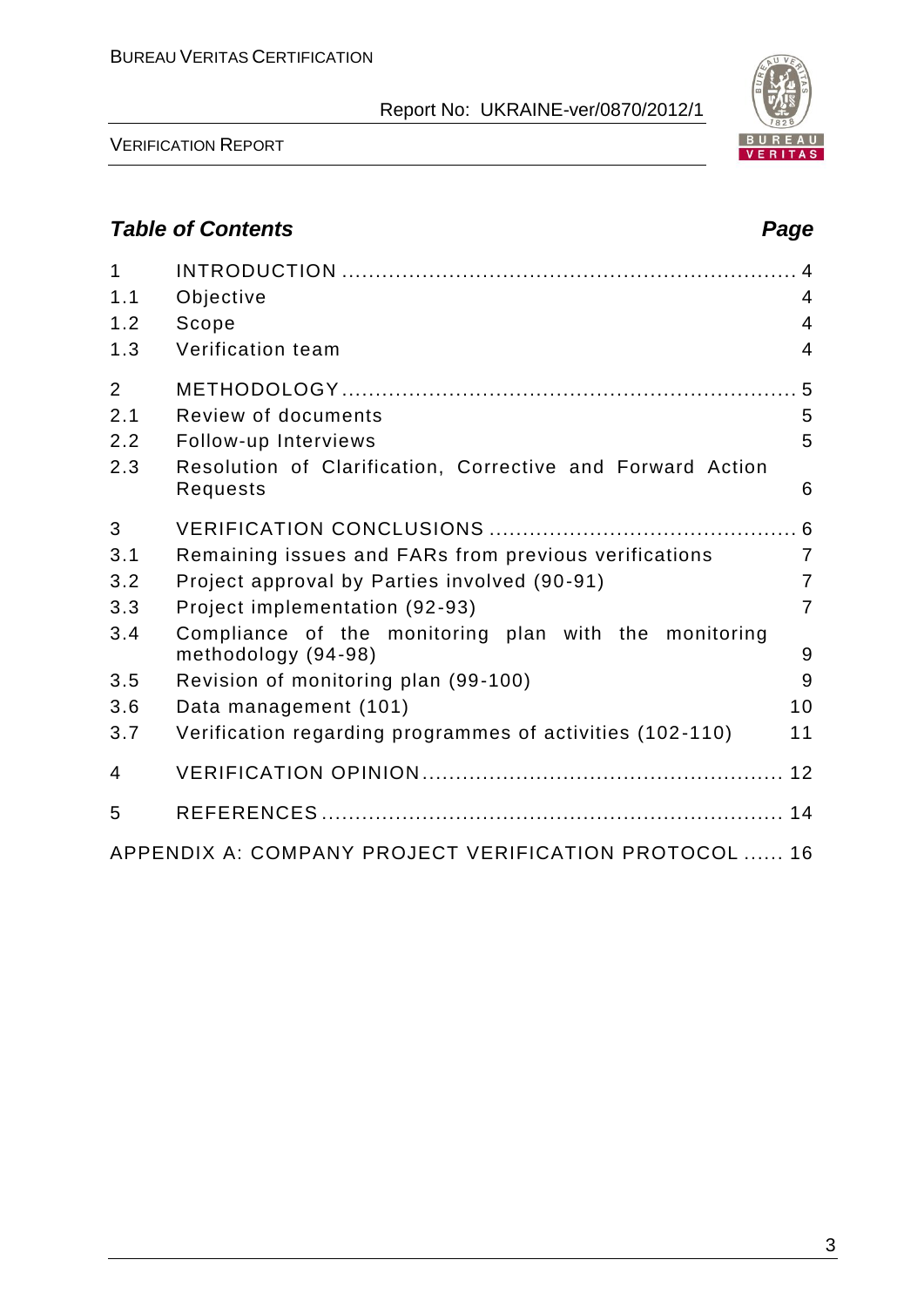

VERIFICATION REPORT

## **1 INTRODUCTION**

CEP CARBON EMISSIONS PARTNERS S.A. has commissioned Bureau Veritas Certification to verify the emissions reductions of its JI project "Reduction of greenhouse gas emissions by application of No-till technology at LLC "Koziivske" farmlands" (hereafter called "the project") located in Krasnokutskyi district of Kharkiv region, Ukraine.

This report summarizes the findings of the verification of the project, performed on the basis of UNFCCC criteria, as well as criteria given to provide for consistent project operations, monitoring and reporting.

The verification covers the period from January 1, 2010 to December 31, 2011.

#### **1.1 Objective**

Verification is the periodic independent review and ex post determination by the Accredited Independent Entity of the monitored reductions in GHG emissions during defined verification period.

The objective of verification can be divided in Initial Verification and Periodic Verification.

UNFCCC criteria refer to Article 6 of the Kyoto Protocol, the JI rules and modalities and the subsequent decisions by the JI Supervisory Committee, as well as the host country criteria.

## **1.2 Scope**

The verification scope is defined as an independent and objective review of the project design document, the project's baseline study, and monitoring plan, and monitoring report and other relevant documents. The information in these documents is reviewed against Kyoto Protocol requirements, UNFCCC rules and associated interpretations.

The verification is not meant to provide any consulting towards the Client. However, stated requests for clarifications, corrective and/or forward actions may provide input for improvement of the project monitoring towards reductions in the GHG emissions.

## **1.3 Verification Team**

The verification team consists of the following personnel:

Oleg Skoblyk

Bureau Veritas Certification, Team Leader, Climate Change Lead Verifier

Volodymyr Kulish Bureau Veritas Certification, Team Member, Climate Change Verifier

This verification report was reviewed by: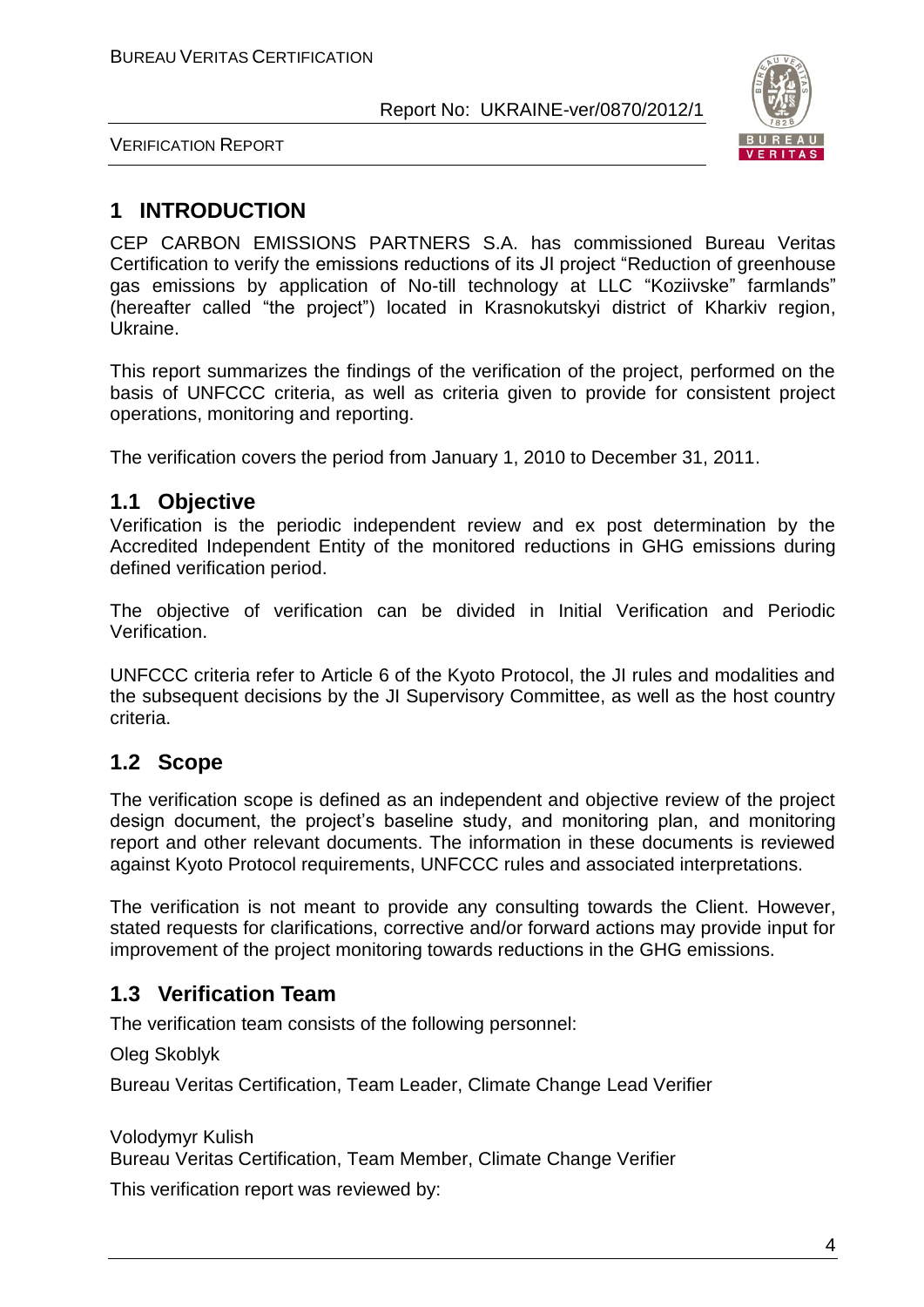

VERIFICATION REPORT

Ivan Sokolov

Bureau Veritas Certification, Internal Technical Reviewer

## **2 METHODOLOGY**

The overall verification, from Contract Review to Verification Report & Opinion, was conducted using Bureau Veritas Certification internal procedures.

In order to ensure transparency, a verification protocol was customized for the project, according to the version 01 of the Joint Implementation Determination and Verification Manual, issued by the Joint Implementation Supervisory Committee at its 19 meeting on 04/12/2009. The protocol shows, in a transparent manner, criteria (requirements), means of verification and the results from verifying the identified criteria. The verification protocol serves the following purposes:

- It organizes, details and clarifies the requirements a JI project is expected to meet;
- It ensures a transparent verification process where the verifier will document how a particular requirement has been verified and the result of the verification.

The completed verification protocol is enclosed in Appendix A to this report.

#### **2.1 Review of Documents**

The Monitoring Report (MR) submitted by CEP CARBON EMISSIONS PARTNERS S.A. and additional background documents related to the project design and baseline, i.e. country Law, Project Design Document (PDD), Approved CDM methodology, Determination Report of the project issued by Bureau Veritas Certification Holding SAS No. UKRAINE-det/0611/2012 as of 25/10/2012, Guidance on criteria for baseline setting and monitoring, Host party criteria, the Kyoto Protocol, Clarifications on Verification Requirements to be Checked by an Accredited Independent Entity were reviewed.

The verification findings presented in this report relate to the Monitoring Report for the period from 01/01/2010 to 31/12/2011 version 01 of December 18, 2012 version 02 of January 12, 2014 and version 03 of February 04, 2014 and the project as described in the determined PDD.

#### **2.2 Follow-up Interviews**

On 19/06/2014 Bureau Veritas Certification verification team conducted a visit to the project site (LLC «Koziivske») and performed (on-site) interviews with project stakeholders to confirm selected information and to resolve issues identified in the document review. Representatives of CEP CARBON EMISSIONS PARTNERS S.A. and LLC «Koziivske» were interviewed (see References). The main topics of the interviews are summarized in Table 1.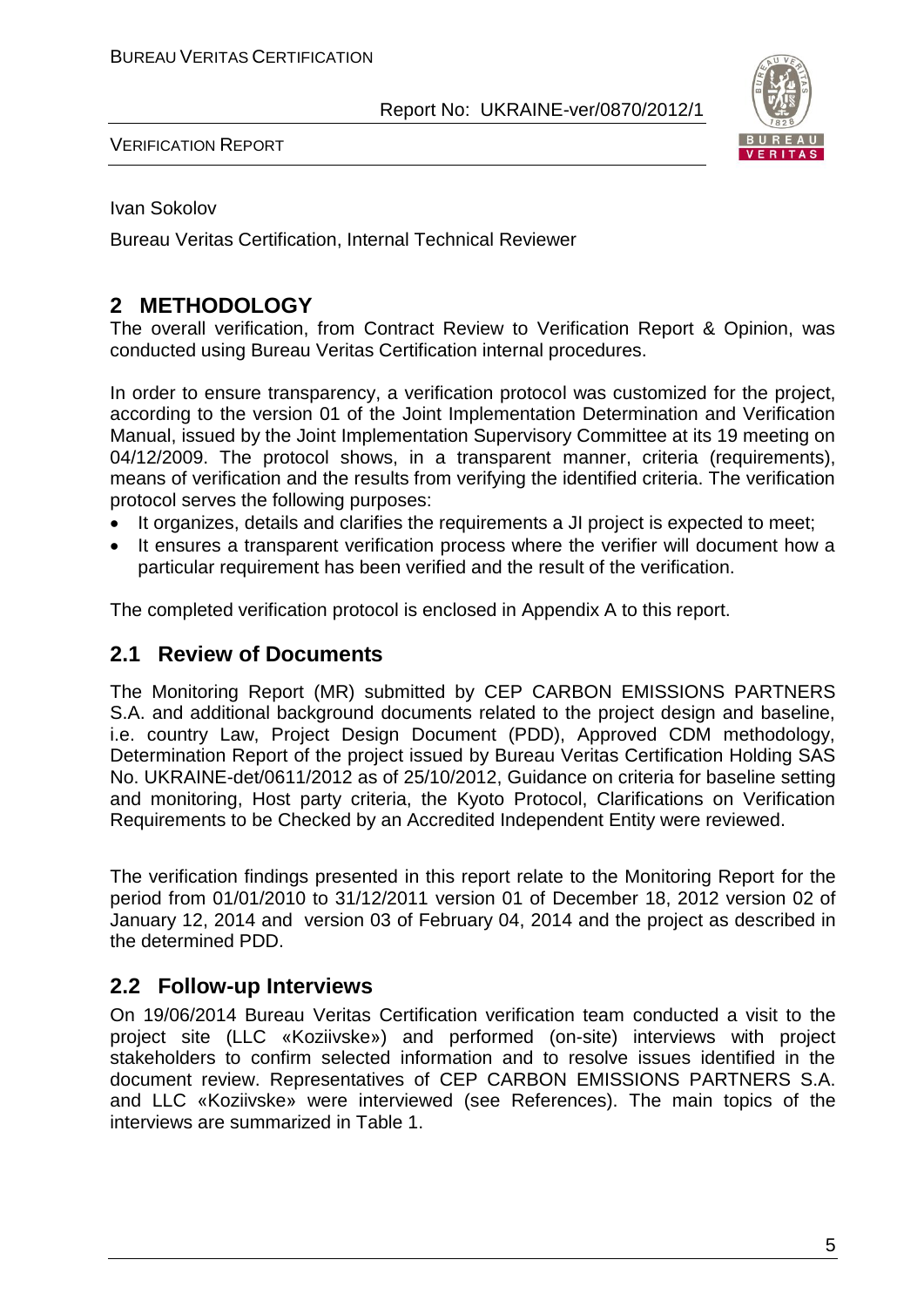

VERIFICATION REPORT

#### **Table 1 Interview topics**

| Interviewed organization            | Interview topics                               |
|-------------------------------------|------------------------------------------------|
| LLC «Koziivske»                     | Organizational structure<br>➤                  |
|                                     | Responsibilities and authorities<br>⋗          |
|                                     | Personnel training<br>➤                        |
|                                     | Quality control procedures and technology<br>⋗ |
|                                     | Equipment use (records)                        |
|                                     | Metering equipment control<br>⋗                |
|                                     | Metering record keeping system, database<br>➤  |
| Consultant:                         | Baseline methodology<br>⋗                      |
| <b>CEP</b><br><b>CARBON</b>         | Monitoring plan<br>⋗                           |
| <b>EMISSIONS</b><br><b>PARTNERS</b> | Monitoring report<br>⋗                         |
| S.A.                                | Deviations from the PDD<br>⋗                   |
|                                     |                                                |

### **2.3 Resolution of Clarification, Corrective and Forward Action Requests**

The objective of this phase of the verification is to raise the requests for corrective actions and clarification and any other outstanding issues that needed to be clarified for Bureau Veritas Certification positive conclusion on the GHG emission reduction calculation.

If the Verification Team, in assessing the monitoring report and supporting documents, identifies issues that need to be corrected, clarified or improved with regard to the monitoring requirements, it should raise these issues and inform the project participants of these issues in the form of:

(a) Corrective action request (CAR), requesting the project participants to correct a mistake that is not in accordance with the monitoring plan;

(b) Clarification request (CL), requesting the project participants to provide additional information for the Verification Team to assess compliance with the monitoring plan (c) Forward action request (FAR), informing the project participants of an issue, relating to the monitoring that needs to be reviewed during the next verification period.

The Verification Team will make an objective assessment as to whether the actions taken by the project participants, if any, satisfactorily resolve the issues raised, if any, and should conclude its findings of the verification.

To guarantee the transparency of the verification process, the concerns raised are documented in more detail in the verification protocol in Appendix A.

## **3 VERIFICATION CONCLUSIONS**

In the following sections, the conclusions of the verification are stated.

The findings from the desk review of the original monitoring documents and the findings from interviews during the follow up visit are described in the Verification Protocol in Appendix A.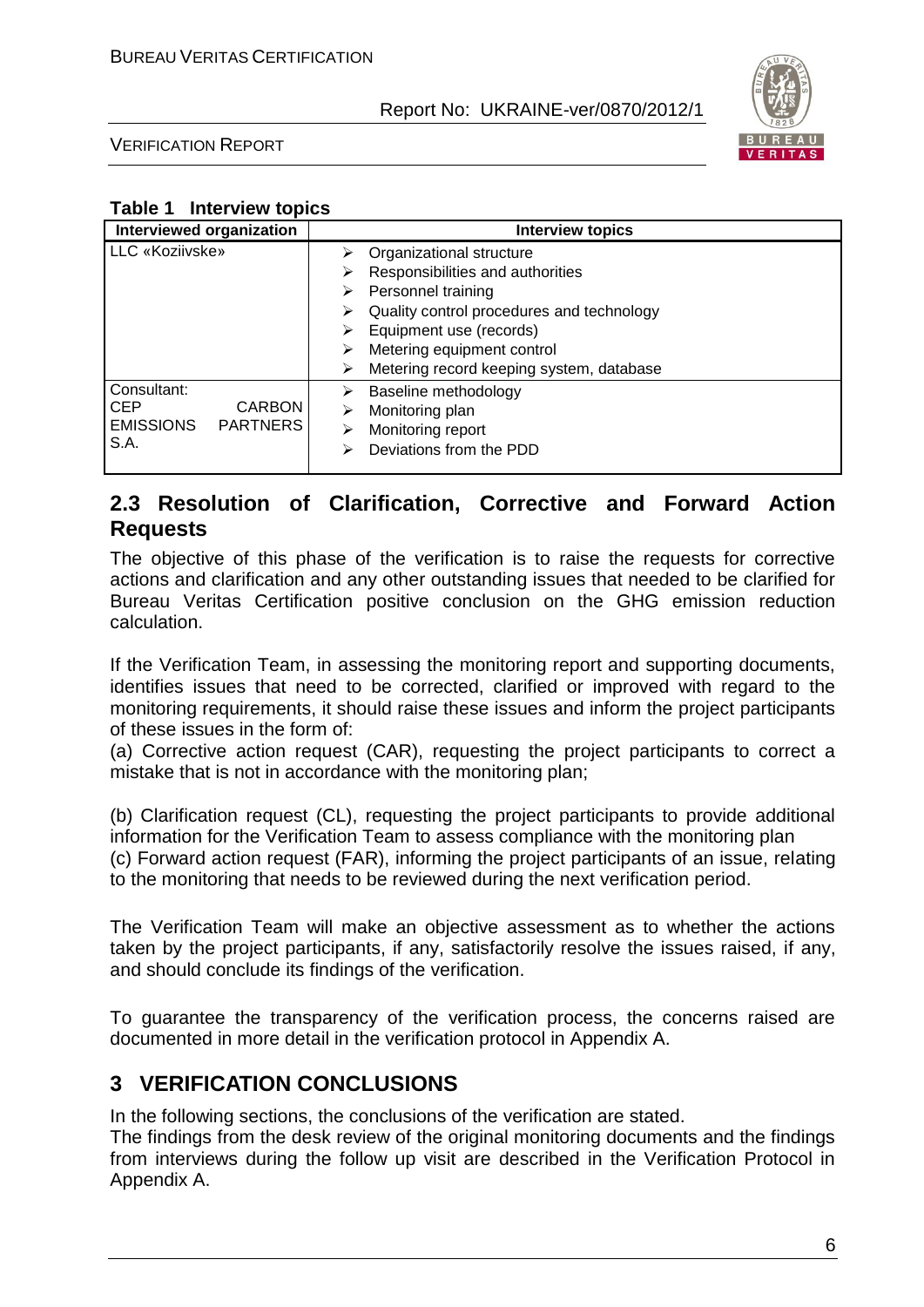

VERIFICATION REPORT

The Clarification, Corrective and Forward Action Requests are stated, where applicable, in the following sections and are further documented in the Verification Protocol in Appendix A. The verification of the Project resulted in 7 Corrective Action Requests and 2 Clarification Requests.

The number between brackets at the end of each section corresponds to the DVM paragraph.

#### **3.1 Remaining issues and FARs from previous verifications**

CAR 13 (lack of written approval from the Host party) that was raised at the determination stage was closed based on the provision of the Letter of Approval to Bureau Veritas Certification SAS.

#### **3.2 Project approval by Parties involved (90-91)**

The project was approved by the host Party (Ukraine) - the Letter of Approval No. 3712/23/7 dated 03/12/2012 issued by State Environmental Investment Agency of Ukraine. The project was also approved by the party – participant (Estonia) - Letter of Approval No. 12-1/10256-2dated 18/12/2012 issued by the Ministry of Environmental Protection of Estonia.

The abovementioned written approvals are unconditional.

The identified areas of concern as to the project approval by Parties involved, project participants responses and Bureau Veritas Certification's conclusions are described in Appendix A to this report (refer to CAR 01, CAR 02).

#### **3.3 Project implementation (92-93)**

The purpose of the Joint Implementation (JI) Project is to reduce anthropogenic greenhouse gas (GHG) emissions resulting from agricultural activities by changing the agricultural land management system, namely replacement of traditional soil tillage in agriculture with No-till technology.

In 2006, the Farm started to grow crops applying No-till technology (also referred to as "direct sowing technology"). This technology differs from the traditional technology because it provides for fewer technological procedures, which prevents the topsoil from a major disturbance, and it also differs with the way to utilize plant residues. The number of technological procedures of plant growing and harvesting is almost the same in the two technologies. The main difference is that the traditional technology provides for the processes of fertilizer application, land ploughing, cultivation, furrowing and seeding (multiple passage of the machinery in the field) direct sowing provides for simultaneous fertilizer application and sowing (single passage of the machinery).

In the absence of the Joint Implementation (JI) project LLC «Koziivske» would have used the traditional system of soil cultivation. This system involves tillage that provides for turning over of topsoil to create homogeneous and mellow seedbed. The basic operation causing  $CO<sub>2</sub>$  emissions is ploughing during which crop residues are buried in the soil and weeds are removed.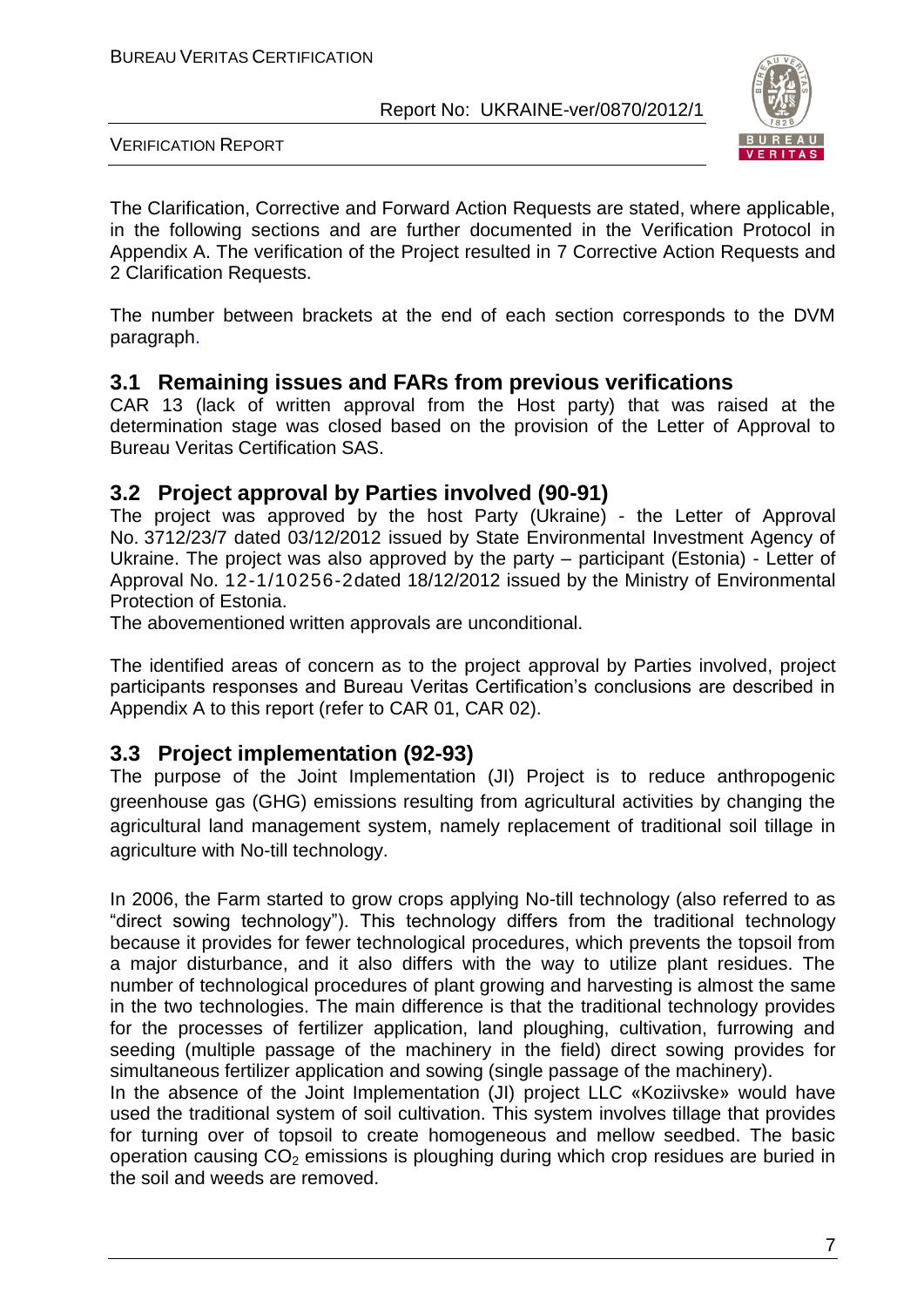

VERIFICATION REPORT

The project provides for greenhouse gas (GHG) emission reductions due to:

 $\triangleright$  reduction of carbon dioxide emissions from farmland achieved by reducing (almost zero) topsoil disturbance by tillage in the course of technological procedures of soil cultivation for crop growing.

The project implies the change in crops growing technology. This includes the following measures:

- change of soil cultivation and sowing technology;
- change of plant residue management;
- equipping the machine-tractor fleet with high-efficiency machinery to meet the No-till technology requirements.

The starting date of the crediting period is the date when the first emission reductions are expected to be generated, namely March 8, 2007.

The end date of the crediting period is the end date of the commitment period according to the Emission Reductions Purchase Agreement under which the project owner shall transfer to the buyer verified greenhouse gases emission reductions resulting from the project, which is 01/01/2013-31/12/2020.

Project implementation status, including the project milestones, in the reporting period of 01/01/2010 – 31/12/2011 is provided in Table 2 below.

| Year | Area, ha  |
|------|-----------|
| 2010 | 10 966,00 |
| 2011 | 10 966,00 |

#### **Table 2 Project implementation status**

In the current monitoring period, the following equipment was commissioned:

- seed drills for direct seeding;
- special tractors;
- herbicide sprayers;
- seed and fertilizer drill systems;
- combine harvesters and other machinery required by the technology.

If a malfunction is detected, the technician informs the master of LLC "Koziivske". If the malfunction cannot be repaired immediately (absence of the required spare part, engine breakdown, etc.), a commission shall be created. The commission includes technical department representatives, chief engineer and lead engineers. Depending on the type of malfunction, a Damage or Emergency Report is drawn up to be submitted to the management of LLC "Koziivske"; repair of the equipment is conducted.

The resulting emission reductions from the project do not exceed the amount of emissions that would be in the absence of the project because the project does not provide for any emissions.

The project was in operation throughout the monitoring period - from 01/01/2010 to 31/12/2011.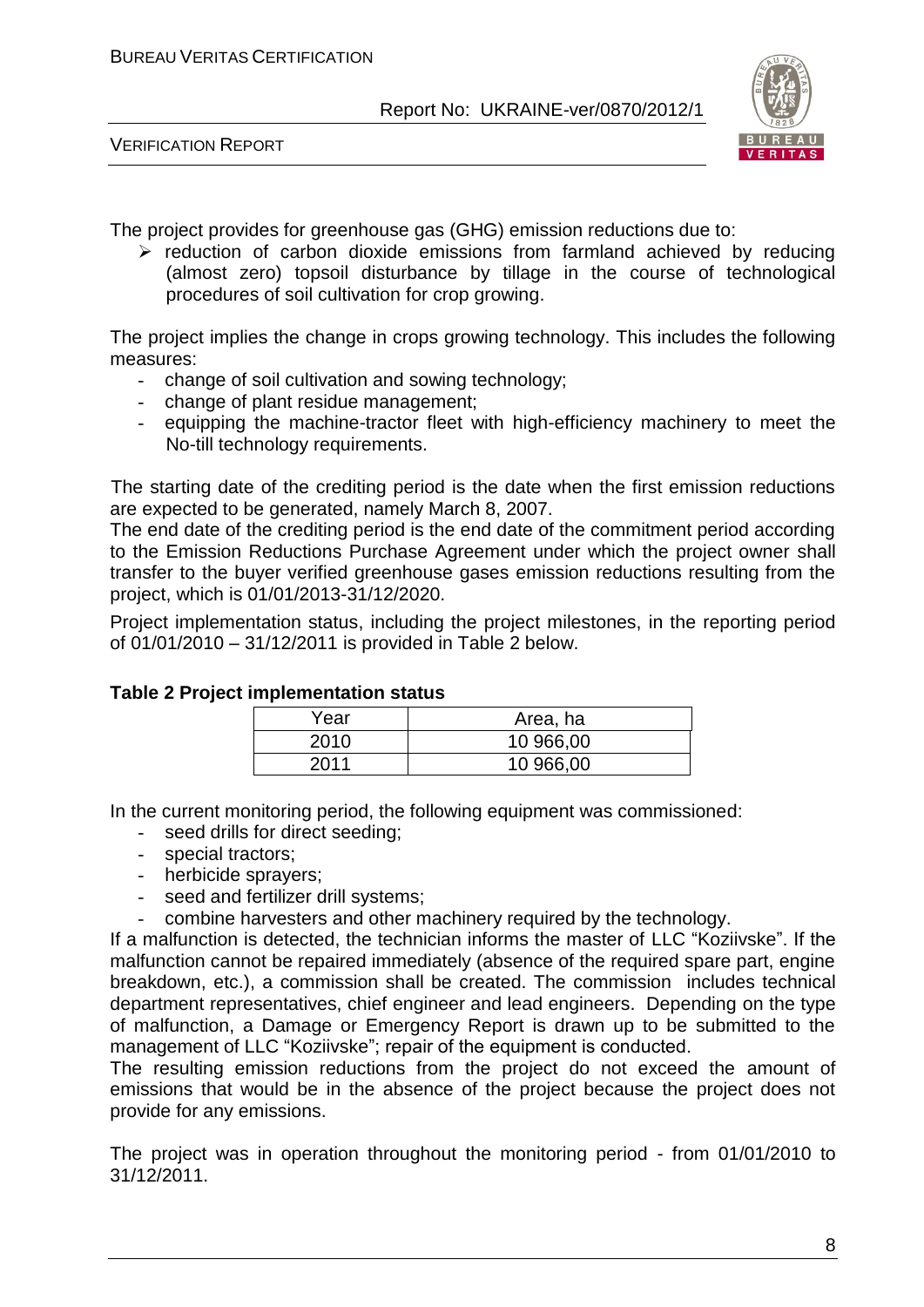

VERIFICATION REPORT

The identified areas of concern as to the project implementation, project participants responses and Bureau Veritas Certification's conclusions are described in Appendix A to this report (refer to CAR 03, CAR 04).

#### **3.4 Compliance of the monitoring plan with the monitoring methodology (94-98)**

The monitoring occurred in accordance with the monitoring plan included in the PDD regarding which the determination has been deemed final and is so listed on the UNFCCC JI website.

For calculating the emission reductions, key factors, such as humus content in the soil of field «*і*» cultivated using traditional tillage in period «*у*», soil density at field cultivated using traditional tillage prior to the project, depth of soil layer disturbance at field «*і*» when conventional tillage is applied, area of field «*і*» cultivated using No-till technology, humus content in the soil of field «*і*» cultivated using No-till technology in period «*у*», experience in implementing activities provided by the project, current practice that exists in this field in Ukraine, financial costs and background and legislation, influencing the baseline emissions and the activity level of the project and the emissions as well as risks associated with the project were taken into account, as appropriate.

Data sources used for calculating emission reductions such as protocols soil quality measurements, registry of Farm's fields, information from the company and IPCC information are clearly identified, reliable and transparent.

Factors, including organic carbon to humus conversion coefficient and conservatism factor that takes account of possible emissions in the project scenario in the process of creation of anti-fire furrows and minimal topsoil disturbance in No-till technology, are selected by carefully balancing accuracy and reasonableness, and appropriately justified of the choice.

The calculation of emission reductions is based on conservative assumptions and the most plausible scenarios in a transparent manner.

The monitoring periods per component of the project are clearly specified in the monitoring report and do not overlap with those for which verifications were already deemed final in the past.

The identified areas of concern as to the compliance of the monitoring plan with the monitoring methodology, project participants responses and Bureau Veritas Certification's conclusions are described in Appendix A to this report (refer to CAR 05, CL 01).

## **3.5 Revision of monitoring plan (99-100)**

Not applicable.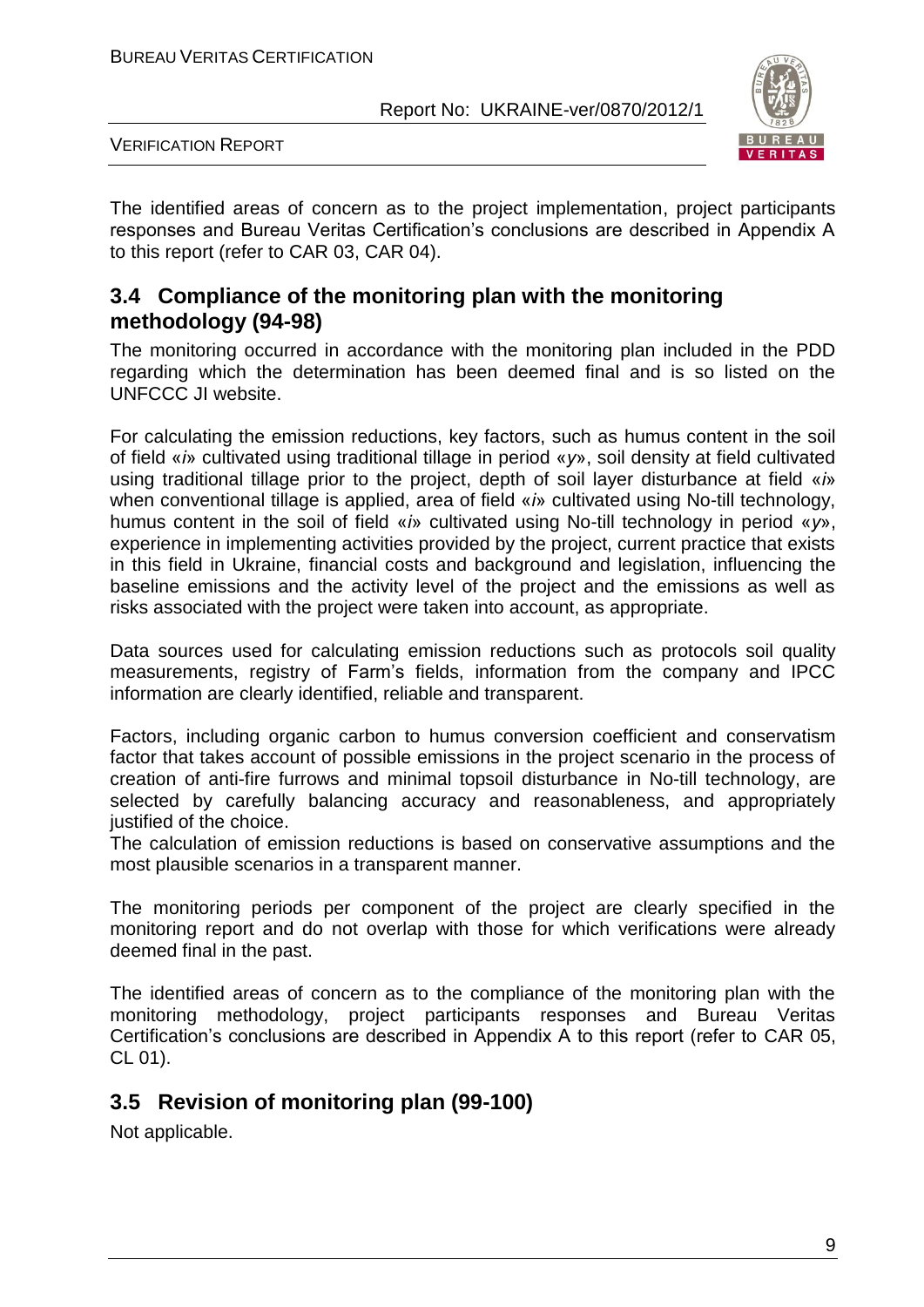

VERIFICATION REPORT

## **3.6 Data management (101)**

The data and their sources, provided in monitoring report, are clearly identified, reliable and transparent.

The implementation of data collection procedures is in accordance with the monitoring plan provided in the PDD, including the quality control and quality assurance procedures.

The function of the monitoring equipment, including its calibration status, is in order.

Metering devices used for project monitoring are subject to state calibration. Calibration and verification of all devices necessary for humus content measurement are conducted annually by Ukrainian State Centre for Standardization and Certification.

If necessary, John Deere specialists may be involved in adjustment of GreenStar2 system.

LLC "Koziivske" employees are subject to periodic testing for requirements:

- of data collection in accordance with the monitoring report (data collection in accordance with monitoring coincides with the customary data collection practice);
- of labour protection;
- of safety rules.

Every quarter, project developer CEP Carbon Emissions Partners S.A. conducts internal audit at LLC "Koziivske".

The plan of internal audit at LLC "Koziivske" includes the following activities:

- 1. verification of areas of fields where No-till technology is implemented;
- 2. verification of humus content measurements;
- 3. verification of verification frequencies for humus metering devices;
- 4. verification of calibration frequencies for humus metering devices;

To implement the project the operational structure was created; it includes LLC "Koziivske" agrotechnicians and engineers (responsible for accounting of area treated with No-till technology), National Research Centre "Farming Institute of the National Academy of Agrarian Sciences of Ukraine" (responsible for provision of agrochemical data for project monitoring), LLC "Koziivske" chief agrotechnician (recording and reporting data in the table), and LLC "Koziivske" manager (data processing and archiving). The data subject to monitoring and required for the determination and further verification are archived and stored in paper and electronic form at LLC "Koziivske" for two years after the transfer of emission reduction units generated by the project.

The structure of monitoring data collection is as follows: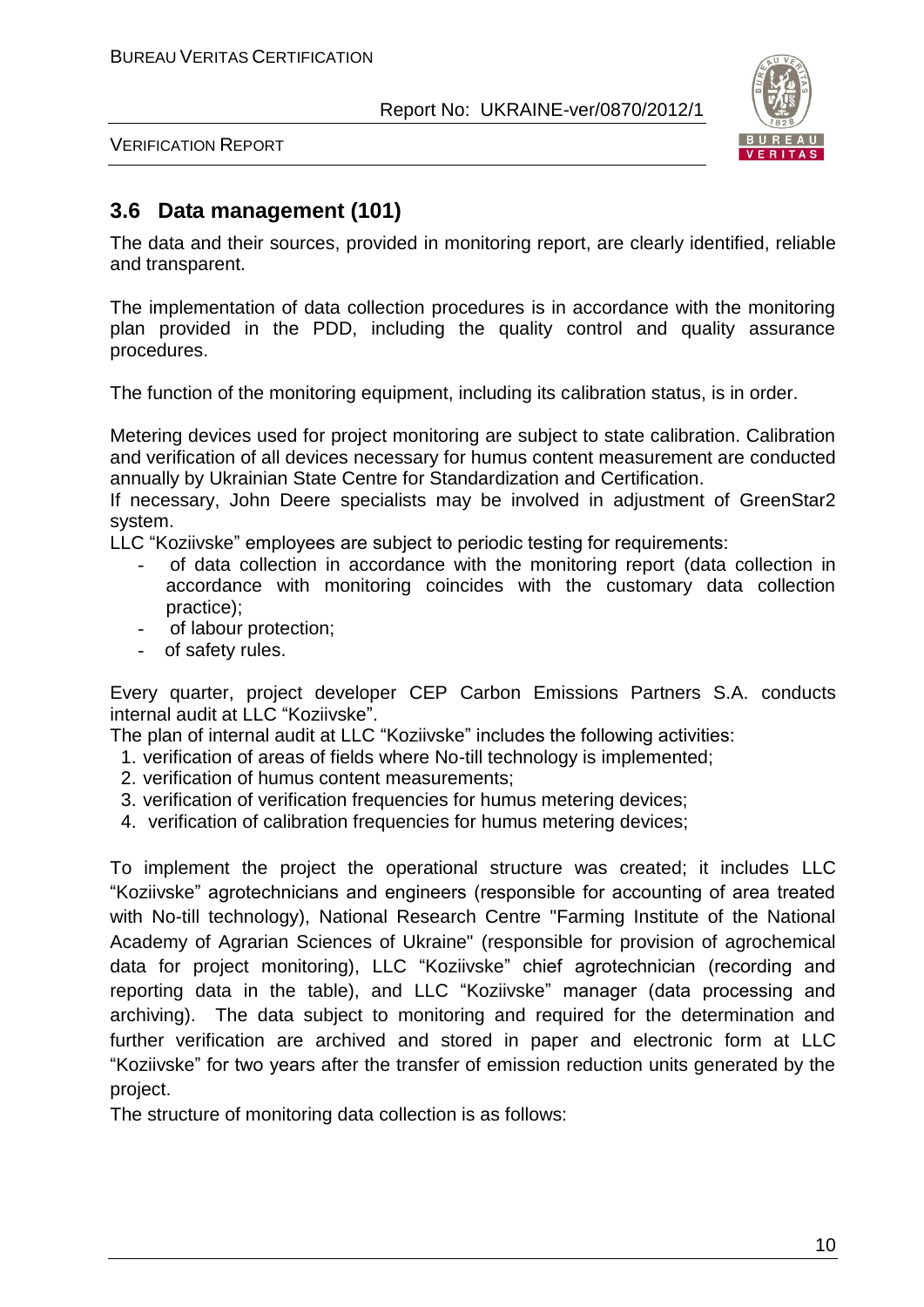

VERIFICATION REPORT



#### **Figure 1 Operational structure and data collection scheme for the project monitoring**

All necessary data concerning GHG emission reduction monitoring is archived in paper and/or electronic form and kept till the end of the crediting period and for two years after the latest transaction with emission reduction units.

The Monitoring Report version 03 provides sufficient information on duties assigned, responsibility and authorities concerning implementation and undertaking of monitoring procedures, including data management. The verification team confirms the efficiency of the existing management and operational systems and considers them appropriate for reliable project monitoring.

The identified areas of concern as to the data management, project participants responses and Bureau Veritas Certification's conclusions are described in Appendix A to this report (refer to CAR 06, CAR 07, CL 02).

## **3.7 Verification regarding programmes of activities (102-110)**

Not applicable.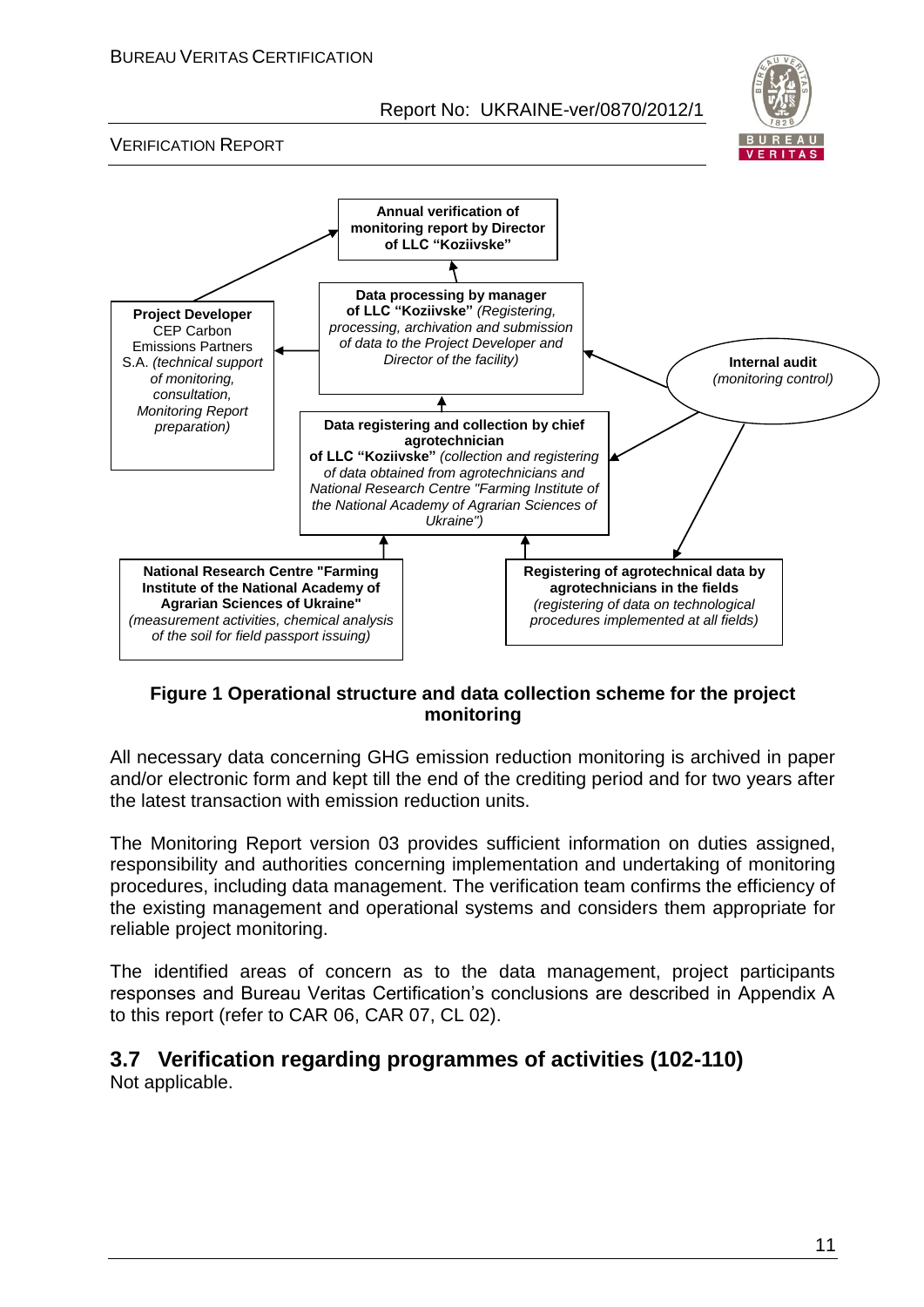

VERIFICATION REPORT

## **4 VERIFICATION OPINION**

Bureau Veritas Certification has performed the Second periodic verification for the period from January 1, 2010 to December 31, 2011 of the "Reduction of greenhouse gas emissions by application of No-till technology at LLC «Koziivske» farmlands" project in Ukraine, which applies JI specific approach. The verification was performed on the basis of UNFCCC criteria and host country criteria and also on the criteria given to provide for consistent project operations, monitoring and reporting.

The verification consisted of the following three phases: i) desk review of the monitoring report against the project design and the baseline and monitoring plan; ii) follow-up interviews with project stakeholders; iii) resolution of outstanding issues and the issuance of the final verification report and opinion.

LLC «Koziivske» management is responsible for the preparation of data which serve as the basis for estimation of GHG emission reductions. CEP Carbon Emissions Partners S.A provides LLC «Koziivske» with consultative support in the issues relating to organization of data collection and is responsible for developing the monitoring report based on the Project Monitoring Plan included in the final PDD version 02.

Bureau Veritas Certification verified the Project Monitoring Report version 03 for the reporting period from 01/01/2010 to 31/12/2011 as indicated below. Bureau Veritas Certification confirms that the project is implemented as per approved PDD version. Installed equipment being essential for generating emission reduction runs reliably and is calibrated appropriately. The monitoring system is in place and the project is generating GHG emission reductions.

Emission reductions achieved by the project for the period from 01/01/2010 to 31/12/2011 differ from the amount predicted for the same period in the determined PDD.

The difference is explained by the fact that at the time of the PDD development it was impossible to obtain accurate data necessary for the calculation of GHG emission reductions for the current period. In the process of the PDD development project area of LLC "Koziiivske" land for growing crops was not taken into account fully, due to the lack of comprehensive data on the land area of LLC "Koziiivske" as of the time of PDD writing. The values of humus content in the soil also changed. The cause of this is the fact that at the time of PDD (version 02) writing it was not possible to process a large amount of information that hadn't been provided to the company – PDD developer in full. NSC "Institute of Agriculture of NAAS of Ukraine", a third party was involved to determine the humus content in the soil for the current monitoring period. It provided the company-developer with a research report "The scientific rationale for the dynamics of humus in the soil of climatic zones for tillage and no-till technologies". According to a scientific report, the final data on characteristics of humus content in the soil of LLC "Koziiivske" lands was determined. This made it possible to determine the final data for the calculation of baseline emissions of greenhouse gases and reduction respectively. According to LLC "Koziivske" data depths of soil destruction by tillage were also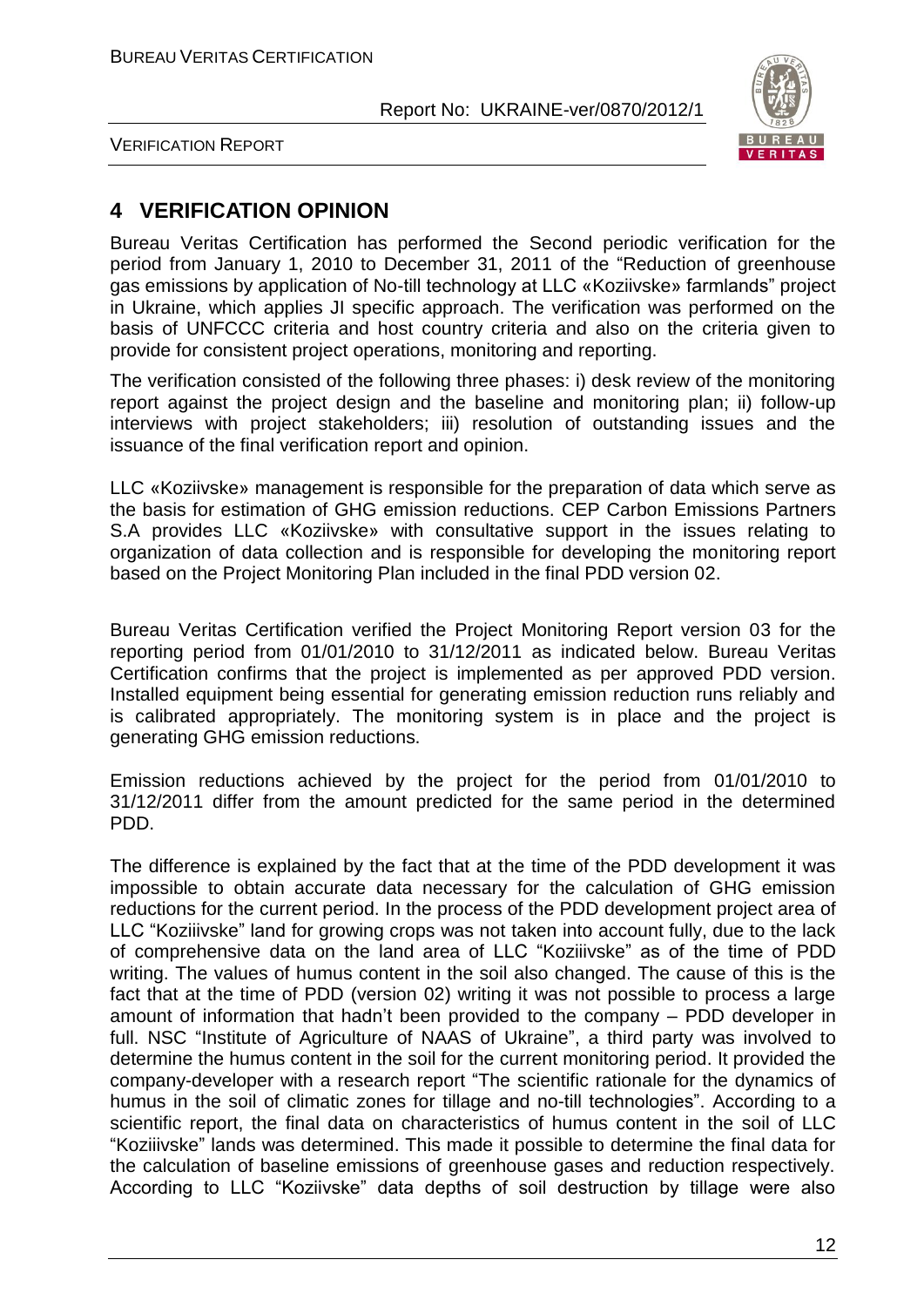

VERIFICATION REPORT

specified. For calculating the GHG emission reductions for the current monitoring period all the necessary information was provided. This provided an opportunity to determine accurate amount of emissions in the baseline and project scenarios.

Bureau Veritas Certification can confirm that the GHG emission reduction is calculated without material misstatements. Our opinion relates to the project's GHG emissions and resulting GHG emissions reductions reported and related to the approved project baseline and monitoring, and its associated documents. Based on the information we have seen and evaluated, we confirm the following statement:

Reporting period: From 01/01/2010 to 31/12/2011

| In the period from 01/01/2010 to 31/12/2011       |           |                           |
|---------------------------------------------------|-----------|---------------------------|
| <b>Baseline emissions</b>                         | 1 157 139 | tonnes of CO2 equivalent. |
| Project emissions                                 | 0         | tonnes of CO2 equivalent. |
| <b>Emission Reductions</b>                        | 1 157 139 | tonnes of CO2 equivalent. |
| In the period from 01/01/2009 to 31/12/2009       |           |                           |
| <b>Baseline emissions</b>                         | 1466912   | tonnes of CO2 equivalent. |
| Project emissions                                 | $\Omega$  | tonnes of CO2 equivalent. |
| <b>Emission Reductions</b>                        | 1466912   | tonnes of CO2 equivalent. |
| Total in the period from 01/01/2010 to 31/12/2011 |           |                           |
| <b>Baseline emissions</b>                         | 2624051   | tonnes of CO2 equivalent. |
| Project emissions                                 | $\Omega$  | tonnes of CO2 equivalent. |
| <b>Emission Reductions</b>                        | 2 624 051 | tonnes of CO2 equivalent. |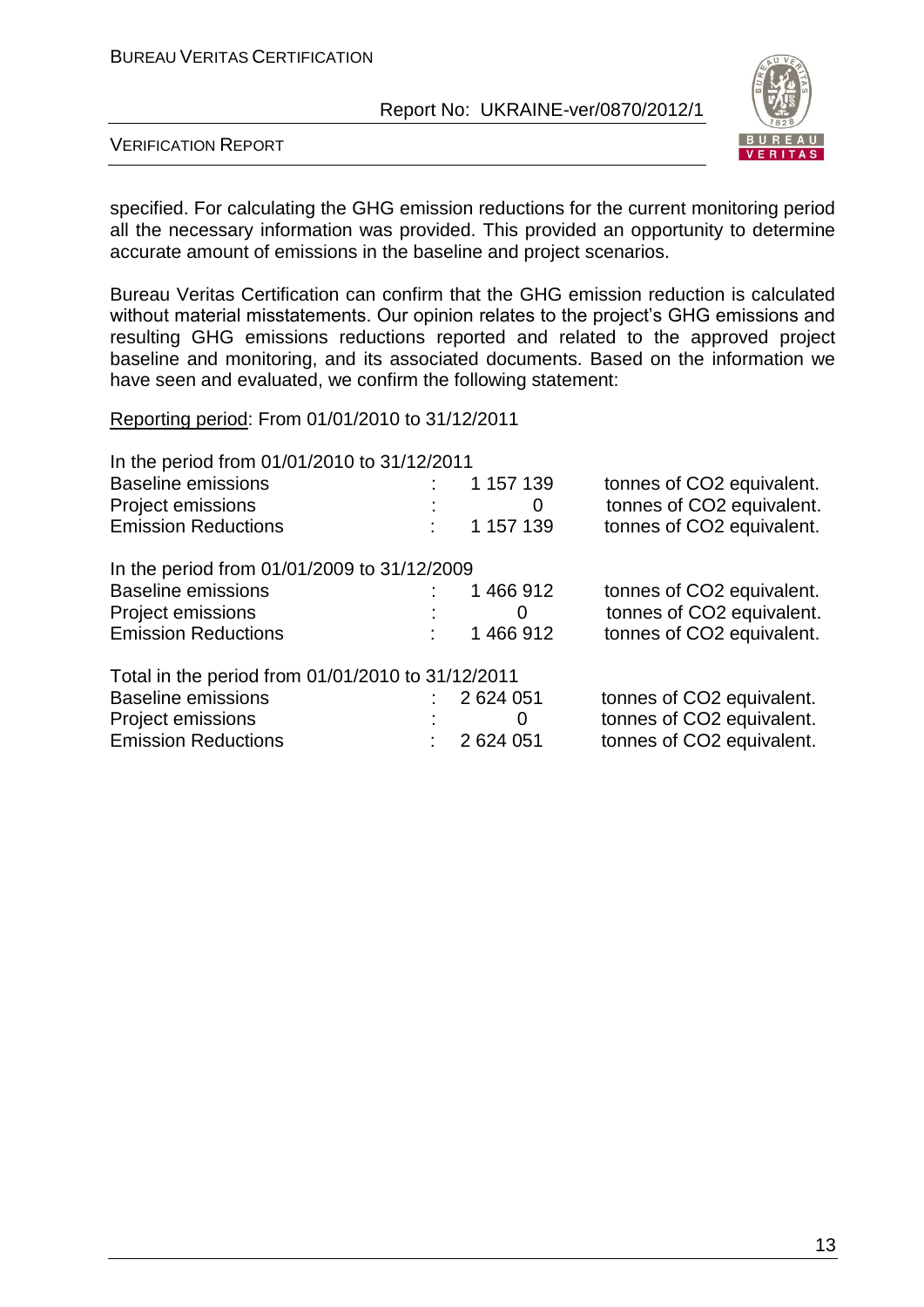

VERIFICATION REPORT

## **5 REFERENCES**

#### **Category 1 Documents:**

Documents provided by the project participants that relate directly to the GHG components of the project.

| /1/            | Project Design Document of the JI project "Reduction of greenhouse gas<br>emissions by application of No-till technology at LLC «Koziivske» farmlands", |
|----------------|---------------------------------------------------------------------------------------------------------------------------------------------------------|
|                | version 02 dated 21/09/2012                                                                                                                             |
|                | Monitoring Report of the JI project "Reduction of greenhouse gas emissions by                                                                           |
| $\frac{12}{1}$ | application of No-till technology at LLC «Koziivske» farmlands" for the period                                                                          |
|                | from 01/01/2010 to 31/12/2011 version 01 dated 18/12/2012                                                                                               |
|                | Monitoring Report of the JI project "Reduction of greenhouse gas emissions by                                                                           |
| /3/            | application of No-till technology at LLC «Koziivske» farmlands" for the period                                                                          |
|                | from 01/01/2010 to 31/12/2011 version 02 dated 12/01/2014                                                                                               |
|                | Monitoring Report of the JI project "Reduction of greenhouse gas emissions by                                                                           |
| /4/            | application of No-till technology at LLC «Koziivske» farmlands" for the period                                                                          |
|                | from 01/01/2010 to 31/12/2011 version 03 dated 04/02/2014                                                                                               |
| /5/            | Annex 1. Parameters of the Monitoring Plan                                                                                                              |
| /6/            | Annex 2. Calculation of $CO2$ emission reductions by implementation of No-till                                                                          |
|                | technology at LLC "Koziivske"                                                                                                                           |
|                | Determination Report of the project "Reduction of greenhouse gas emissions                                                                              |
| 7              | by application of No-till technology at LLC «Koziivske» farmlands" No.                                                                                  |
|                | UKRAINE-det/0611/2012 as of 25/10/2012 issued by<br>Bureau Veritas                                                                                      |
|                | Certification                                                                                                                                           |
| /8/            | Letter of Approval issued by State Environmental Investment Agency of                                                                                   |
|                | Ukraine No. 3712/23/7 dated 03/12/2012                                                                                                                  |
| /9/            | Letter of Approval No. 12-1/10256-2 issued by the Ministry of Environmental                                                                             |
|                | Protection of Estonia dated 18/12/2012                                                                                                                  |

#### **Category 2 Documents:**

Background documents related to the design and/or methodologies employed in the design or other reference documents.

| /1/ | agricultural machinery<br>Financial leasing agreement on    |
|-----|-------------------------------------------------------------|
|     | No.2919L11/00-LD dated 22/07/2011                           |
| /2/ | agricultural machinery<br>Financial leasing agreement<br>on |
|     | No.LC4746-03/11 dated 28/03/2011                            |
| /3/ | agricultural machinery<br>Financial leasing agreement<br>on |
|     | No.LC4747-03/11 dated 28/03/2011                            |
| /4/ | Agricultural machinery sale-purchase agreement No. 17/08/10 |
|     | dated 31/08/2010                                            |
| /5/ | Certificate of machinery registration No. 10048XA (NEW      |
|     | HOLLAND T8050 wheel tractor)                                |
| /6/ | Certificate of machinery registration No. 10047XA<br>(NEW   |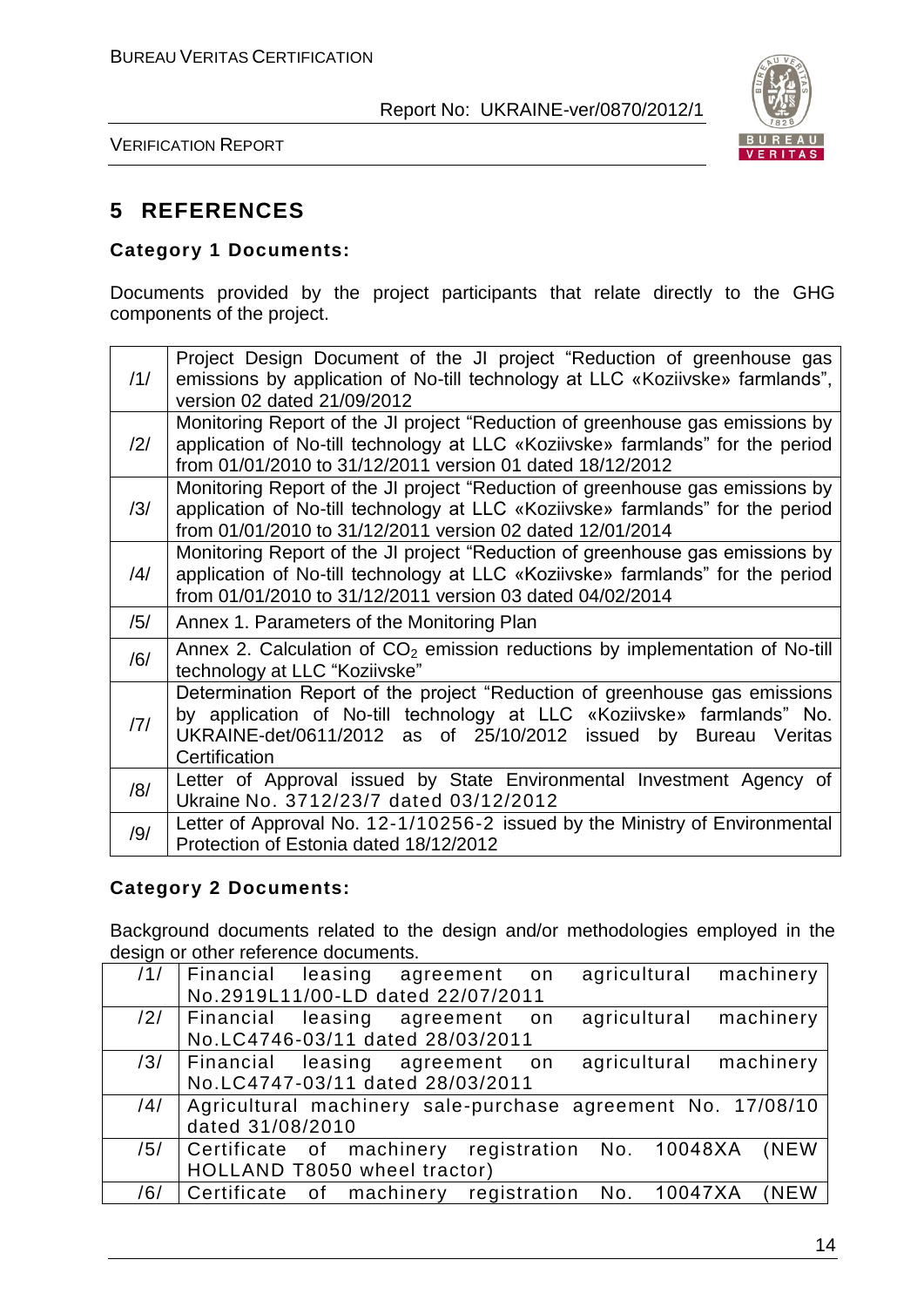

VERIFICATION REPORT

|      | HOLLAND T8050 wheel tractor)                                                    |
|------|---------------------------------------------------------------------------------|
| /7/  | Certificate of machinery registration No. 06260AX (Challanger                   |
|      | MT865B tractor)                                                                 |
| /8/  | Certificate of machinery registration No. 06259AX (Challanger                   |
|      | MT865B tractor)                                                                 |
| /9/  | Lease agreement on transport facility No. 0804<br>dated                         |
|      | 08/03/2007 (Challenger MT865B tractor, Bourgault<br>8810-                       |
|      | 54/6350 seed drill)                                                             |
| /10/ | Trasport facility delivery and acceptance certificate No. 08-                   |
|      | 04/2007 dated 08/03/2007 to Agreement No.0804                                   |
| /11/ | Register of lease agreements between individuals and LLC                        |
|      | «Koziivske» as of 01/07/2012                                                    |
| /12/ | Certificate of indicators of working depth during plowing of soil               |
|      | before the seeding of crops No. 2/01 as 10/01/2013                              |
| /13/ | Certificate of the quantitative characteristics by crops                        |
|      | processing No-till technology for farmlands of LLC «Koziivske»                  |
|      | No. 3/01 as 10/01/2013                                                          |
|      | /14/ Research report "The scientific rationale for the dynamics of humus in the |
|      | soil of climatic zones for tillage and no-till technologies" No. 2201 as        |
|      | 22/01/2013                                                                      |

#### **Persons interviewed:**

List of persons interviewed during the verification or persons that contributed with other information that are not included in the documents listed above.

|     | <b>Name</b>                          | Organization    | <b>Position</b>                                                     |
|-----|--------------------------------------|-----------------|---------------------------------------------------------------------|
| /1/ | Naidenko<br>Oleksandr<br>Viktorovych | LLC «Koziivske» | <b>Director</b>                                                     |
| /2/ | <b>Torianyk Oleh</b><br>Mykolaiovych | LLC «Koziivske» | Chief accountant                                                    |
| /3/ | Kuriavskyi Serhii<br>Arsentiiovych   | LLC «Koziivske» | Chief agronomist                                                    |
| /4/ | Viunyk Serhii<br>Viktorovych         | LLC «Koziivske» | Chief engineer                                                      |
| /5/ | Naumenko Iryna<br>Valentynivna       | LLC «CEP»       | Consultant of CEP<br><b>CARBON EMISSIONS</b><br><b>PARTNERS S.A</b> |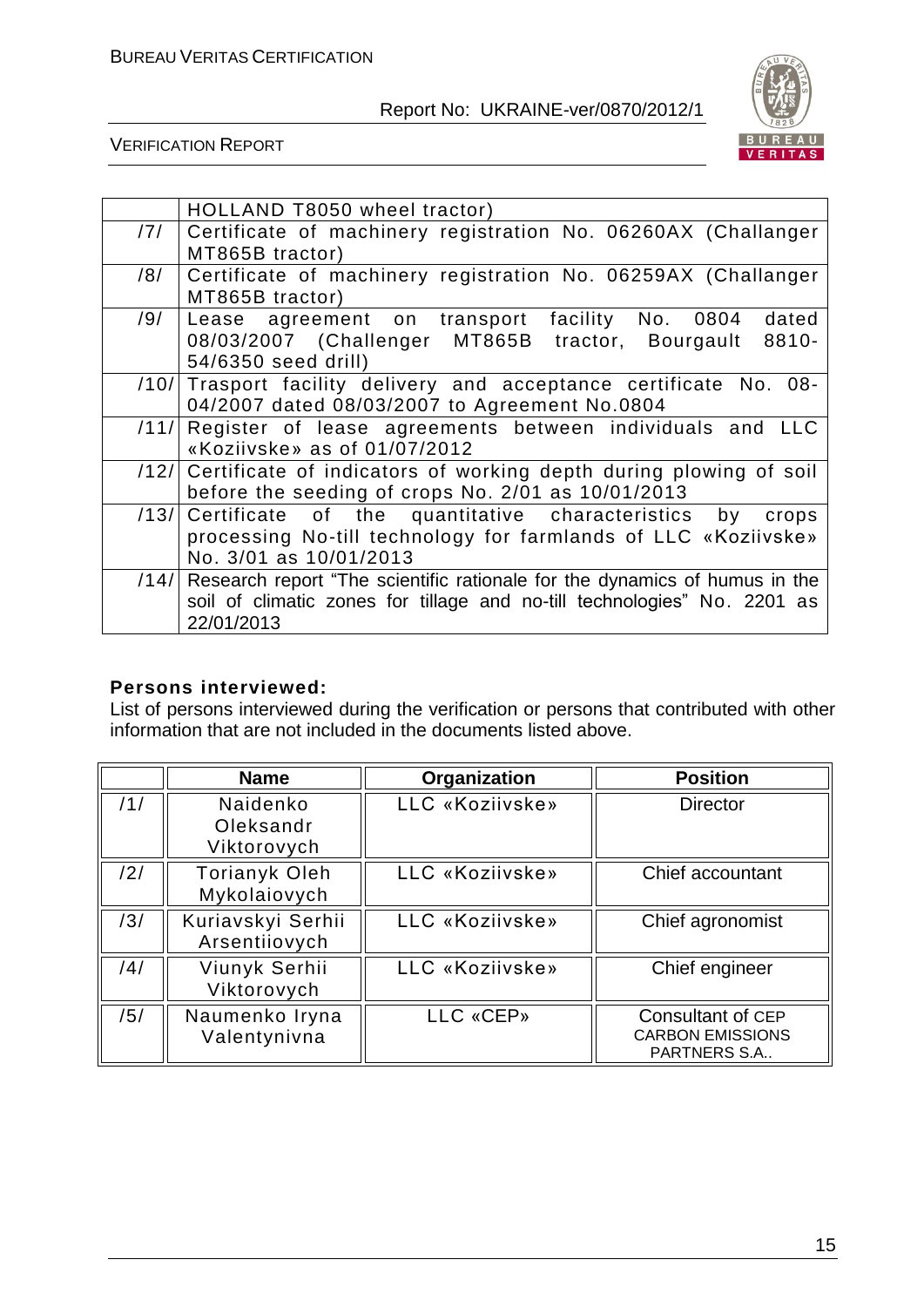

#### VERIFICATION REPORT

## APPENDIX A: PROJECT VERIFICATION PROTOCOL

#### **BUREAU VERITAS CERTIFICATION HOLDING SAS**

#### **VERIFICATION PROTOCOL**

#### **Table 1. Check list for verification, according to the JOINT IMPLEMENTATION DETERMINATION AND VERIFICATION MANUAL (Version 01)**

| <b>DVM</b><br>Paragraph                      | <b>Check Item</b>                                                                                                                                                                                                                                                                                         | Initial finding                                                                                                                                                                                                                                                                                                  | <b>Draft</b><br><b>Conclusion</b> | <b>Final</b><br><b>Conclusion</b> |
|----------------------------------------------|-----------------------------------------------------------------------------------------------------------------------------------------------------------------------------------------------------------------------------------------------------------------------------------------------------------|------------------------------------------------------------------------------------------------------------------------------------------------------------------------------------------------------------------------------------------------------------------------------------------------------------------|-----------------------------------|-----------------------------------|
| <b>Project approvals by Parties involved</b> |                                                                                                                                                                                                                                                                                                           |                                                                                                                                                                                                                                                                                                                  |                                   |                                   |
| 90                                           | Has the DFPs of at least one Party<br>involved, other than the host Party,<br>issued a written project approval when<br>submitting the first verification report to<br>secretariat for publication in report is incorrect.<br>the<br>accordance with paragraph 38 of the JI<br>guidelines, at the latest? | The project has been approved by both Parties. The<br>Letters of Approval were provided to the verification<br>team.<br><b>CAR 01.</b> The date and number of the determination<br><b>CAR 02.</b> The name of authority which issued the LOA<br>from Estonia is incorect.                                        | <b>CAR 01</b><br><b>CAR 02</b>    | OK.<br><b>OK</b>                  |
| 91                                           | Are all the written project approvals by<br>Parties involved unconditional?                                                                                                                                                                                                                               | Yes, all the written project approvals by Parties<br>involved are unconditional.                                                                                                                                                                                                                                 | OK                                | OK                                |
| <b>Project implementation</b>                |                                                                                                                                                                                                                                                                                                           |                                                                                                                                                                                                                                                                                                                  |                                   |                                   |
| 92                                           | Has the project been implemented in<br>accordance with the PDD regarding<br>which the determination has been<br>deemed final and is so listed on the<br>UNFCCC JI website?                                                                                                                                | The purpose of the Joint Implementation (JI) Project<br>is to reduce anthropogenic greenhouse gas (GHG)<br>emissions resulting from agricultural activities by<br>changing the agricultural land management system,<br>namely replacement of traditional soil tillage in<br>agriculture with No-till technology. | <b>CAR 03</b>                     | OK.                               |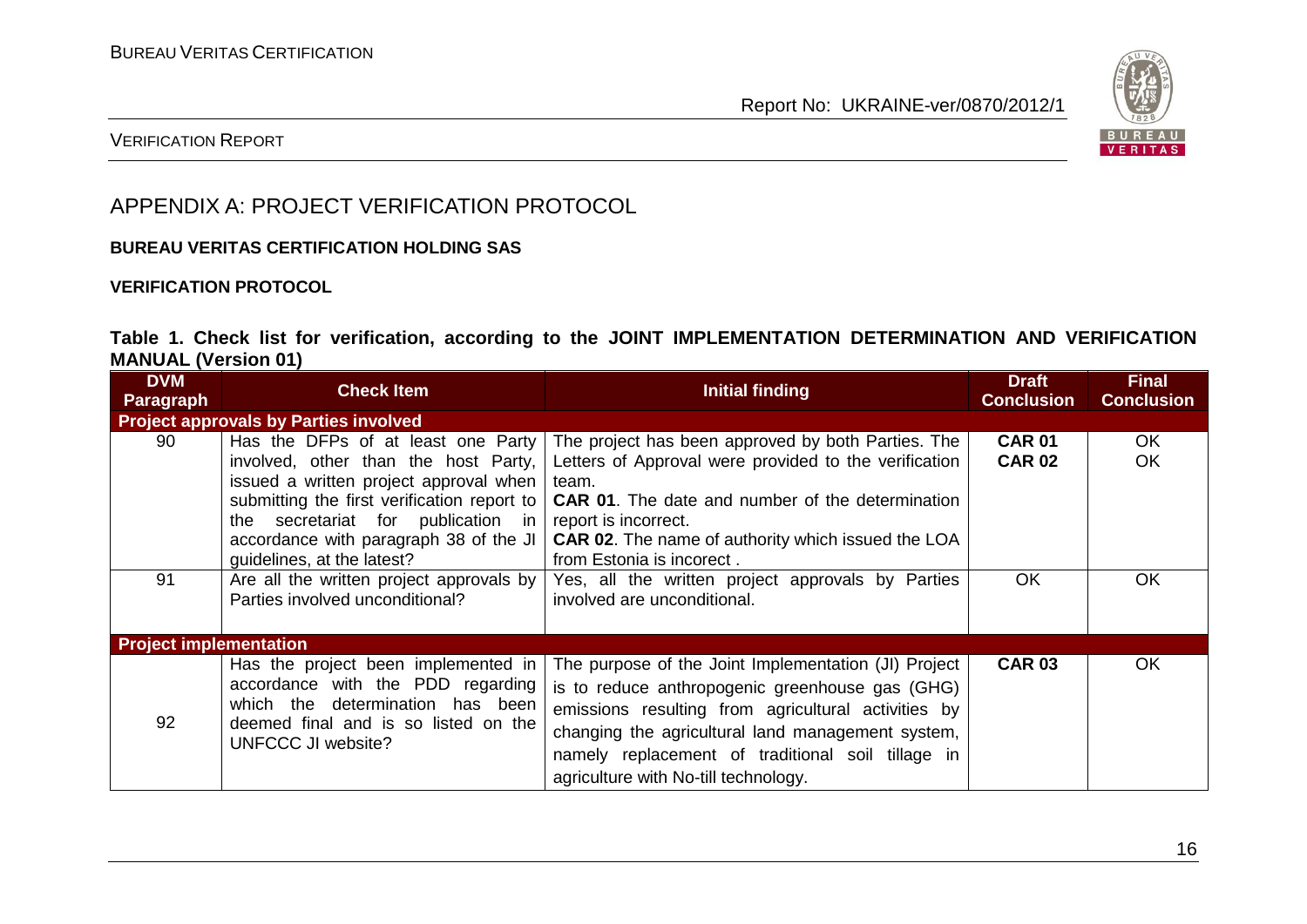

| <b>DVM</b><br><b>Paragraph</b> | <b>Check Item</b>                                                                                                                                                                                                                                             | <b>Initial finding</b>                                                                                                                                                                                                                                                                                                                                                                        | <b>Draft</b><br><b>Conclusion</b> | <b>Final</b><br><b>Conclusion</b> |
|--------------------------------|---------------------------------------------------------------------------------------------------------------------------------------------------------------------------------------------------------------------------------------------------------------|-----------------------------------------------------------------------------------------------------------------------------------------------------------------------------------------------------------------------------------------------------------------------------------------------------------------------------------------------------------------------------------------------|-----------------------------------|-----------------------------------|
|                                |                                                                                                                                                                                                                                                               | The project implies the change in crops growing<br>technology. This includes the following measures:<br>change of soil cultivation and sowing<br>technology;<br>change of plant residue management;<br>equipping the machine-tractor fleet with high-<br>efficiency machinery to meet the No-till<br>technology requirements.<br>CAR 03. Specify the version of PDD in Section A.6.<br>of MR. |                                   |                                   |
| 93                             | What is the status of operation of the<br>project during the monitoring period?                                                                                                                                                                               | The project was in operation throughout the<br>monitoring period - from 01/01/2010 to 31/12/2011.<br><b>CAR 04.</b> Indicate in Table 1 of the MR the total<br>amount of base, project emissions of GHG and<br>its reductions.                                                                                                                                                                | <b>CAR 04</b>                     | <b>OK</b>                         |
|                                | <b>Compliance with monitoring plan</b>                                                                                                                                                                                                                        |                                                                                                                                                                                                                                                                                                                                                                                               |                                   |                                   |
| 94                             | Did the monitoring occur in accordance<br>with the monitoring plan included in the<br>PDD regarding which the determination<br>has been deemed final and is so listed<br>on the UNFCCC JI website?                                                            | There are not any changes in or deviations from the<br>registered monitoring plan.                                                                                                                                                                                                                                                                                                            | <b>OK</b>                         | <b>OK</b>                         |
| 95(a)                          | For calculating the emission reductions<br>or enhancements of net removals, were<br>key factors, e.g. those listed in 23 (b) (i)-<br>(vii) of the DVM, influencing the baseline<br>emissions or net removals and the<br>activity level of the project and the | For calculating the emission reductions, key factors,<br>such as humus content in the soil of field «i»<br>cultivated using traditional tillage in period «y», soil<br>density at field cultivated using traditional tillage prior<br>to the project, depth of soil layer disturbance at field<br>«i» when conventional tillage is applied, area of field                                     | <b>CAR 05</b>                     | <b>OK</b>                         |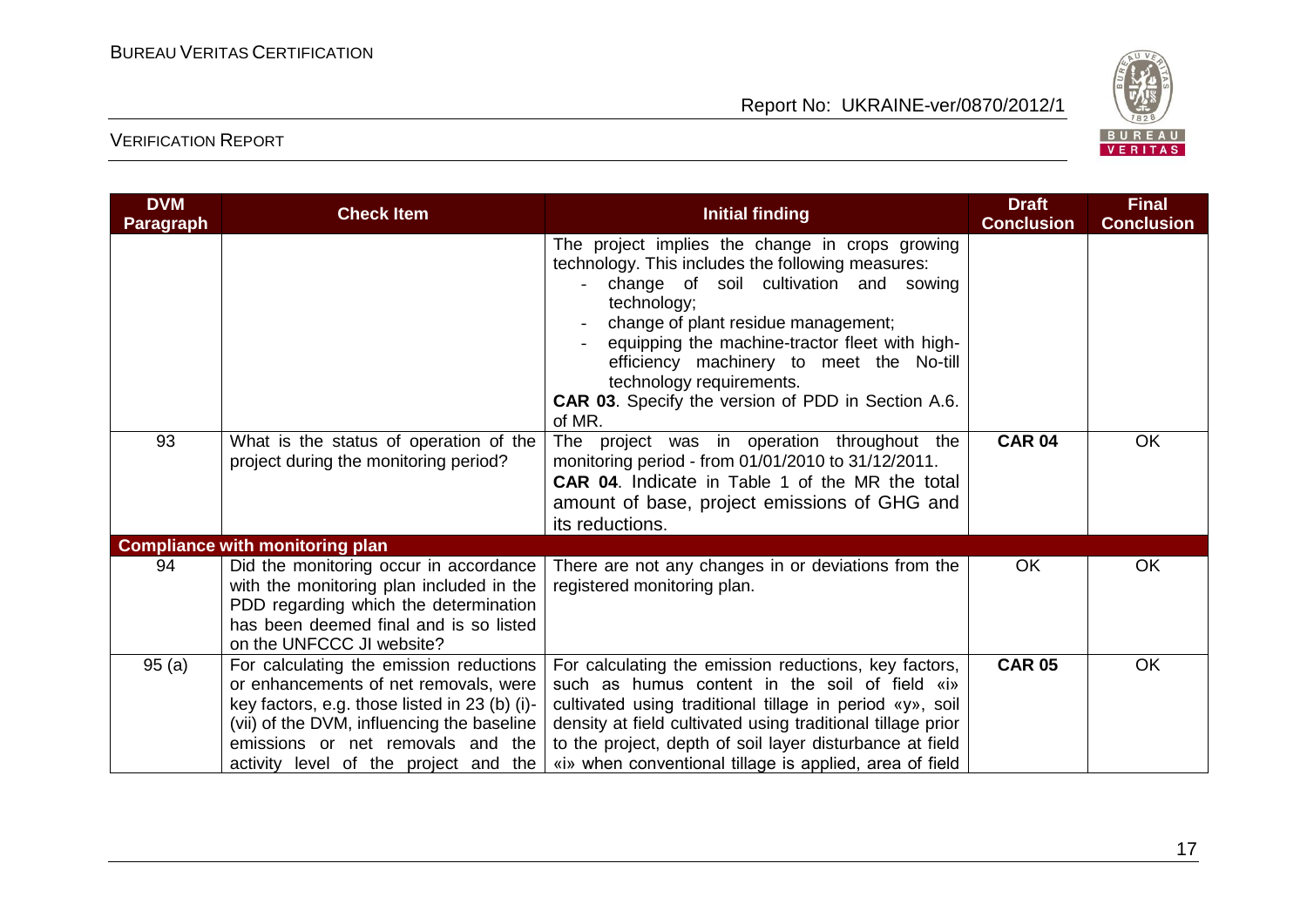

| <b>DVM</b><br><b>Paragraph</b> | <b>Check Item</b>                                                                                                                                                                                                                                                                      | <b>Initial finding</b>                                                                                                                                                                                                                                                                                                                                                                                                                                                                                                                                                                                                                           | <b>Draft</b><br><b>Conclusion</b> | <b>Final</b><br><b>Conclusion</b> |
|--------------------------------|----------------------------------------------------------------------------------------------------------------------------------------------------------------------------------------------------------------------------------------------------------------------------------------|--------------------------------------------------------------------------------------------------------------------------------------------------------------------------------------------------------------------------------------------------------------------------------------------------------------------------------------------------------------------------------------------------------------------------------------------------------------------------------------------------------------------------------------------------------------------------------------------------------------------------------------------------|-----------------------------------|-----------------------------------|
|                                | emissions or removals as well as risks<br>associated with the project taken into<br>account, as appropriate?                                                                                                                                                                           | «i» cultivated using No-till technology, humus content<br>in the soil of field «i» cultivated using No-till<br>technology in period «y», experience in implementing<br>activities provided by the project, current practice that<br>exists in this field in Ukraine, financial costs and<br>background and legislation, influencing the baseline<br>emissions and the activity level of the project and the<br>emissions as well as risks associated with the project<br>were taken into account, as appropriate.<br><b>CAR 05.</b> The description of some parameters doesn't<br>comply with the description provided in the<br>determined PDD. |                                   |                                   |
| 95(b)                          | Are data sources used for calculating<br>emission reductions or enhancements<br>of net removals clearly identified,<br>reliable and transparent?                                                                                                                                       | Data sources<br>for calculating<br>emission<br>used<br>reductions are<br>clearly identified, reliable and<br>transparent.<br>CL 01. Please, provide to verification team<br>documentation of the analyzes soil humus.                                                                                                                                                                                                                                                                                                                                                                                                                            | <b>CL 01</b>                      | <b>OK</b>                         |
| 95(c)                          | Are emission factors, including default<br>emission factors, if used for calculating<br>emission<br>reductions<br>the<br>or<br>of<br>net<br>enhancements<br>removals,<br>selected by carefully balancing accuracy<br>and reasonableness, and appropriately<br>justified of the choice? | Emission factors, including default emission factors<br>were not used for calculating the emission reductions.<br>This is explained by the chosen specific approach<br>and the formulae stated in the MR.                                                                                                                                                                                                                                                                                                                                                                                                                                        | <b>OK</b>                         | <b>OK</b>                         |
| 95(d)                          | Is the calculation of emission reductions<br>or enhancements of net removals based<br>on conservative assumptions and the<br>plausible<br>scenarios<br>most<br>in.<br>a                                                                                                                | Calculation of emission reductions is based on<br>conservative assumptions and the most plausible<br>scenarios in a transparent manner.                                                                                                                                                                                                                                                                                                                                                                                                                                                                                                          | OK                                | <b>OK</b>                         |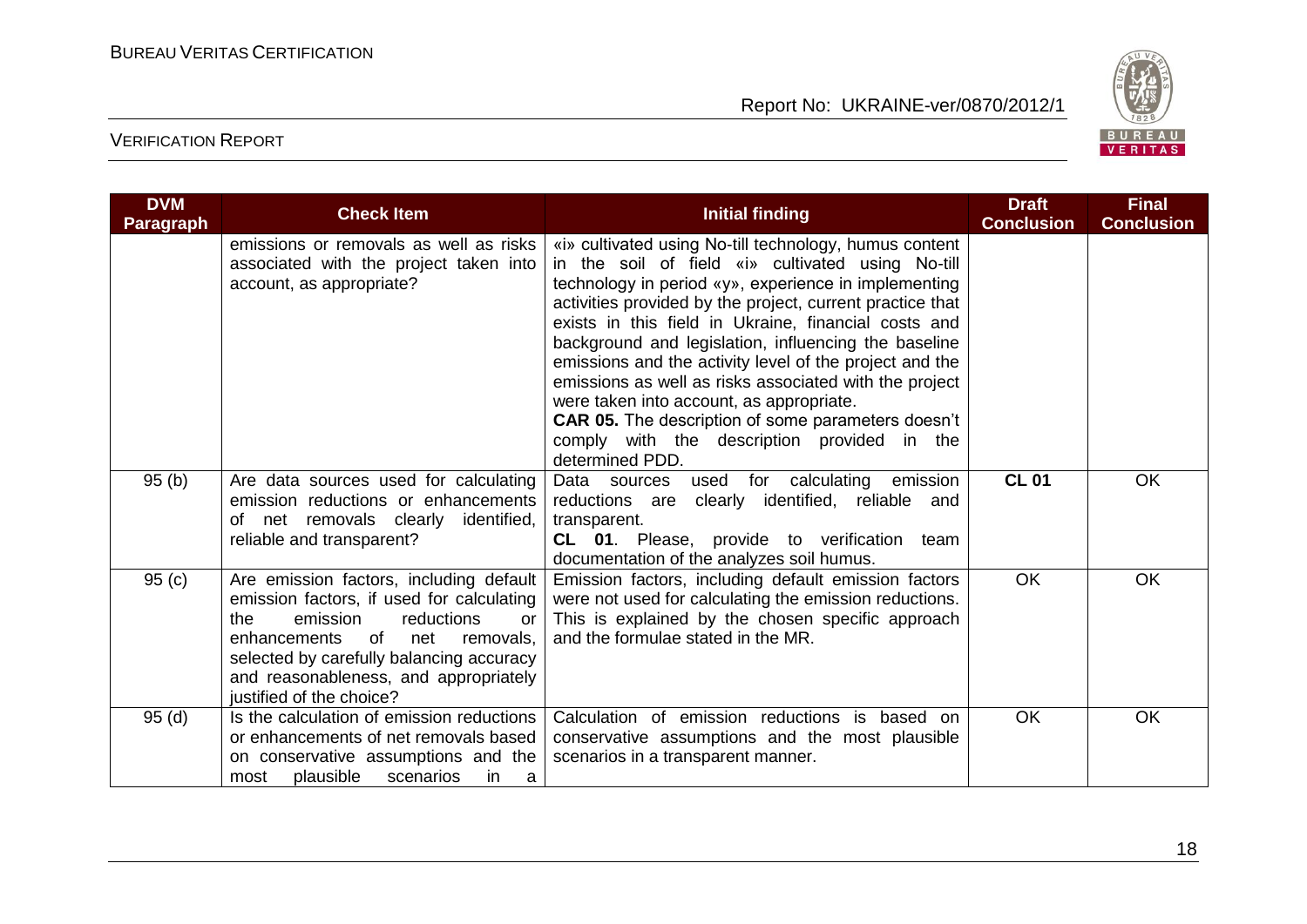

| <b>DVM</b><br><b>Paragraph</b> | <b>Check Item</b>                                                                                                                                                                                                                                                                                                                | <b>Initial finding</b> | <b>Draft</b><br><b>Conclusion</b> | <b>Final</b><br><b>Conclusion</b> |
|--------------------------------|----------------------------------------------------------------------------------------------------------------------------------------------------------------------------------------------------------------------------------------------------------------------------------------------------------------------------------|------------------------|-----------------------------------|-----------------------------------|
|                                | transparent manner?                                                                                                                                                                                                                                                                                                              |                        |                                   |                                   |
|                                | Applicable to JI SSC projects only                                                                                                                                                                                                                                                                                               |                        |                                   |                                   |
| 96                             | Is the relevant threshold to be classified<br>as JI SSC project not exceeded during<br>the monitoring period on an annual<br>average basis?<br>If the threshold is exceeded, is the<br>maximum emission reduction level<br>estimated in the PDD for the JI SSC<br>project or the bundle for the monitoring<br>period determined? | Not applicable         | <b>Not</b><br>applicable          | <b>Not</b><br>applicable          |
|                                | Applicable to bundled JI SSC projects only                                                                                                                                                                                                                                                                                       |                        |                                   |                                   |
| 97(a)                          | Has the composition of the bundle not   Not applicable<br>changed from that is stated in F-JI-<br><b>SSCBUNDLE?</b>                                                                                                                                                                                                              |                        | <b>Not</b><br>applicable          | <b>Not</b><br>applicable          |
| 97(b)                          | If the determination was conducted on<br>the basis of an overall monitoring plan,<br>have the project participants submitted<br>a common monitoring report?                                                                                                                                                                      | Not applicable         | <b>Not</b><br>applicable          | <b>Not</b><br>applicable          |
| 98                             | If the monitoring is based on a<br>monitoring plan that provides for<br>overlapping monitoring periods, are the<br>monitoring periods per component of<br>the project clearly specified in the<br>monitoring report?<br>Do the monitoring periods not overlap<br>with those for which verifications were                         | Not applicable         | <b>Not</b><br>applicable          | <b>Not</b><br>applicable          |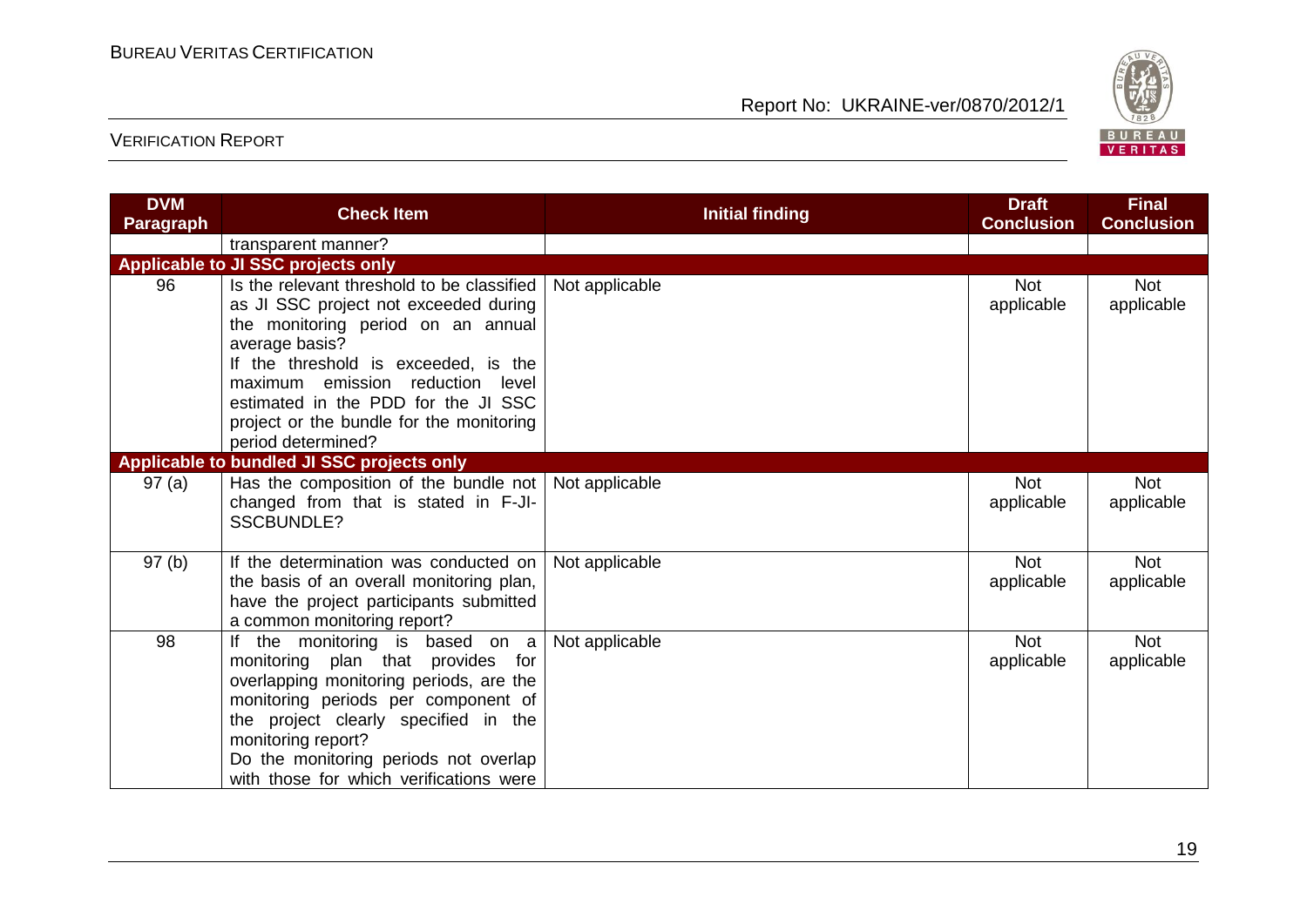

| <b>DVM</b><br><b>Paragraph</b> | <b>Check Item</b>                                                                                                                                                                                                                                                                                     | <b>Initial finding</b>                                                                                                                                                                                                                                                             | <b>Draft</b><br><b>Conclusion</b> | <b>Final</b><br><b>Conclusion</b> |
|--------------------------------|-------------------------------------------------------------------------------------------------------------------------------------------------------------------------------------------------------------------------------------------------------------------------------------------------------|------------------------------------------------------------------------------------------------------------------------------------------------------------------------------------------------------------------------------------------------------------------------------------|-----------------------------------|-----------------------------------|
|                                | already deemed final in the past?                                                                                                                                                                                                                                                                     |                                                                                                                                                                                                                                                                                    |                                   |                                   |
|                                | <b>Revision of monitoring plan</b>                                                                                                                                                                                                                                                                    |                                                                                                                                                                                                                                                                                    |                                   |                                   |
|                                | Applicable only if monitoring plan is revised by project participant                                                                                                                                                                                                                                  |                                                                                                                                                                                                                                                                                    |                                   |                                   |
| 99 (a)                         | Did the project participants provide an<br>appropriate justification for the proposed<br>revision?                                                                                                                                                                                                    | Not applicable.                                                                                                                                                                                                                                                                    | <b>Not</b><br>applicable          | <b>Not</b><br>applicable          |
| 99(b)                          | Does the proposed revision improve the<br>and/or<br>applicability<br>of<br>accuracy<br>information collected compared to the<br>without<br>original<br>monitoring<br>plan<br>changing conformity with the relevant<br>rules<br>and<br>regulations<br>for<br>the<br>establishment of monitoring plans? | Not applicable                                                                                                                                                                                                                                                                     | <b>Not</b><br>applicable          | <b>Not</b><br>applicable          |
| Data management                |                                                                                                                                                                                                                                                                                                       |                                                                                                                                                                                                                                                                                    |                                   |                                   |
| 101 $(a)$                      | Is the implementation of data collection<br>procedures in accordance with the<br>monitoring plan, including the quality<br>control<br>quality<br>and<br>assurance<br>procedures?                                                                                                                      | The implementation of data collection procedures,<br>including the quality control and quality assurance<br>procedures, is in accordance with the monitoring<br>plan.                                                                                                              | OK                                | <b>OK</b>                         |
| 101(b)                         | Is the function of<br>the<br>monitoring<br>equipment, including<br>its<br>calibration<br>status, is in order?                                                                                                                                                                                         | The function of the monitoring equipment, including<br>its calibration status, is in order.<br>CL 02. Please, provide the verification team with the<br>documents relating to equipment implementation.<br><b>CAR 06.</b> Monitoring period is incorrect in Section B.4.<br>of MR. | <b>CL 02</b><br><b>CAR 06</b>     | <b>OK</b><br><b>OK</b>            |
| 101 $(c)$                      | Are the evidence and records used for<br>the monitoring maintained in a traceable<br>manner?                                                                                                                                                                                                          | The evidence and records used for the monitoring are<br>maintained in a traceable manner.<br><b>CAR 07.</b> Please, provide information relating to                                                                                                                                | <b>CAR 07</b>                     | <b>OK</b>                         |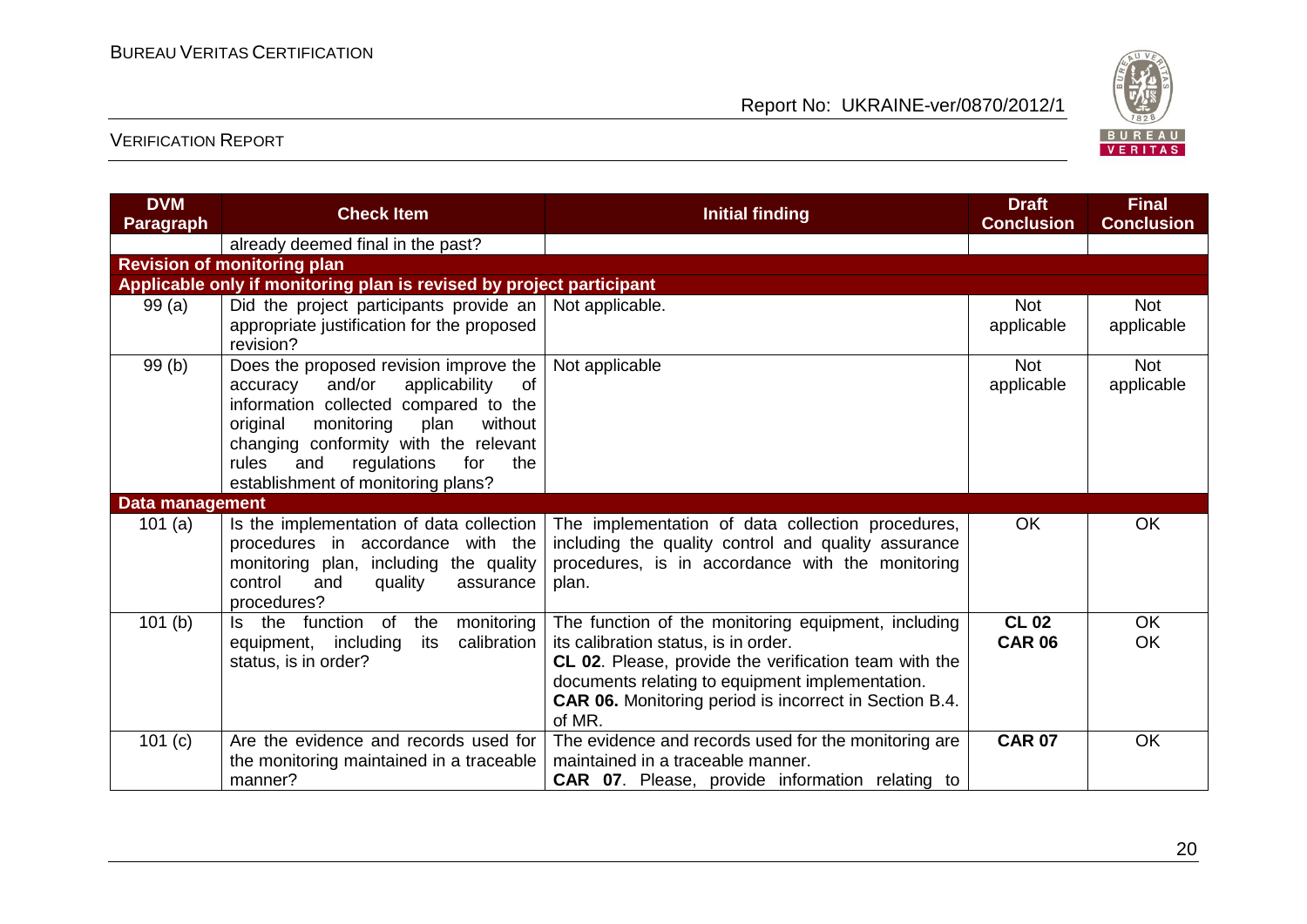

| <b>DVM</b><br>Paragraph                  | <b>Check Item</b>                                                                                                                                        | <b>Initial finding</b>                                                                                                                                                                                                                                                                    | <b>Draft</b><br><b>Conclusion</b> | <b>Final</b><br><b>Conclusion</b> |
|------------------------------------------|----------------------------------------------------------------------------------------------------------------------------------------------------------|-------------------------------------------------------------------------------------------------------------------------------------------------------------------------------------------------------------------------------------------------------------------------------------------|-----------------------------------|-----------------------------------|
|                                          |                                                                                                                                                          | storage of data necessary for the monitoring.                                                                                                                                                                                                                                             |                                   |                                   |
| $101$ (d)                                | Is the data collection and management<br>system for the project in accordance<br>with the monitoring plan?                                               | The data collection and management system for the<br>project is in accordance with the monitoring plan. The<br>verification team confirms the effectiveness of the<br>existing management and operating systems and<br>considers them suitable for reliable monitoring of the<br>project. | <b>OK</b>                         | OK                                |
|                                          | Verification regarding programs of activities (additional elements for assessment)                                                                       |                                                                                                                                                                                                                                                                                           |                                   |                                   |
| 102                                      | Is any JPA that has not been added to<br>the JI PoA not verified?                                                                                        | Not applicable                                                                                                                                                                                                                                                                            | Not<br>applicable                 | <b>Not</b><br>applicable          |
| 103                                      | Is the verification based on the<br>monitoring reports of all JPAs to be<br>verified?                                                                    | Not applicable                                                                                                                                                                                                                                                                            | <b>Not</b><br>applicable          | <b>Not</b><br>applicable          |
| 103                                      | Does the verification ensure<br>the<br>accuracy and conservativeness of the<br>emission reductions or enhancements<br>of removals generated by each JPA? | Not applicable                                                                                                                                                                                                                                                                            | <b>Not</b><br>applicable          | <b>Not</b><br>applicable          |
| 104                                      | Does the monitoring period not overlap<br>with previous monitoring periods?                                                                              | Not applicable                                                                                                                                                                                                                                                                            | <b>Not</b><br>applicable          | <b>Not</b><br>applicable          |
| 105                                      | If the AIE learns of an erroneously<br>included JPA, has the AIE informed the<br>JISC of its findings in writing?                                        | Not applicable                                                                                                                                                                                                                                                                            | <b>Not</b><br>applicable          | <b>Not</b><br>applicable          |
| Applicable to sample-based approach only |                                                                                                                                                          |                                                                                                                                                                                                                                                                                           |                                   |                                   |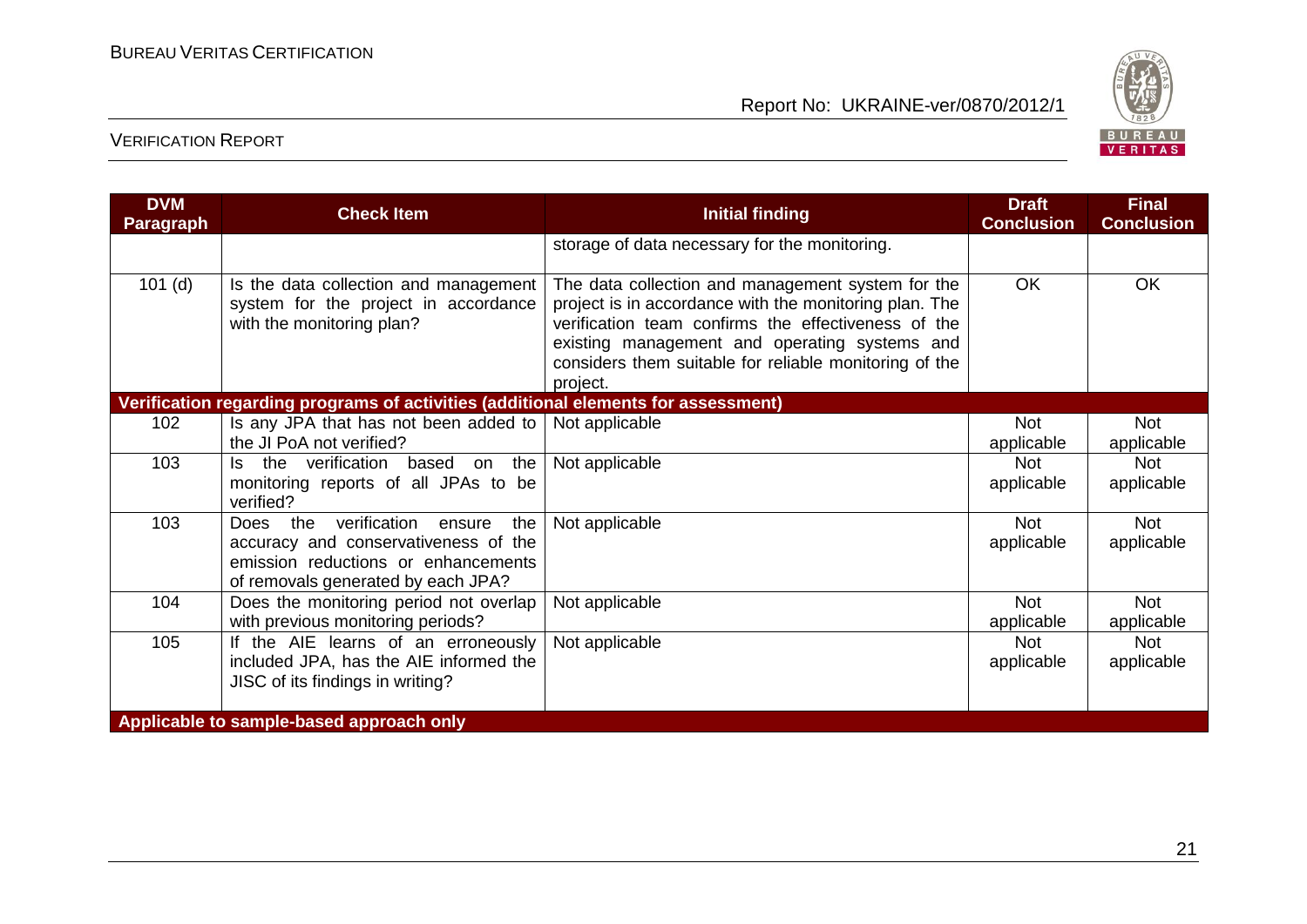

| <b>DVM</b>       |                                                                                                                                                                                                                                                                                                                                                                                                                                                                                       |                        | <b>Draft</b>             | <b>Final</b>             |
|------------------|---------------------------------------------------------------------------------------------------------------------------------------------------------------------------------------------------------------------------------------------------------------------------------------------------------------------------------------------------------------------------------------------------------------------------------------------------------------------------------------|------------------------|--------------------------|--------------------------|
| <b>Paragraph</b> |                                                                                                                                                                                                                                                                                                                                                                                                                                                                                       |                        | <b>Conclusion</b>        | <b>Conclusion</b>        |
| 106              | <b>Check Item</b><br>Does the sampling plan prepared by the   Not applicable<br>AIE:<br>(a) Describe its sample selection, taking<br>into<br>account that:<br>(i) For each verification that uses a<br>sample-based approach, the sample<br>selection<br>shall<br>be<br>sufficiently<br>representative of the JPAs in the JI<br>PoA such extrapolation to all JPAs<br>identified for that verification is<br>reasonable, taking into account<br>differences among the characteristics | <b>Initial finding</b> | <b>Not</b><br>applicable | <b>Not</b><br>applicable |
|                  | of JPAs, such as:<br>- The types of JPAs;<br>- The complexity of the applicable<br>technologies and/or measures used;<br>- The geographical location of each<br>JPA;<br>- The amounts of expected emission<br>reductions of the JPAs being verified;<br>- The number of JPAs for which<br>emission<br>reductions are<br>being<br>verified;<br>- The length of monitoring periods of<br>the JPAs being verified; and<br>- The samples selected for prior<br>verifications, if any?     |                        |                          |                          |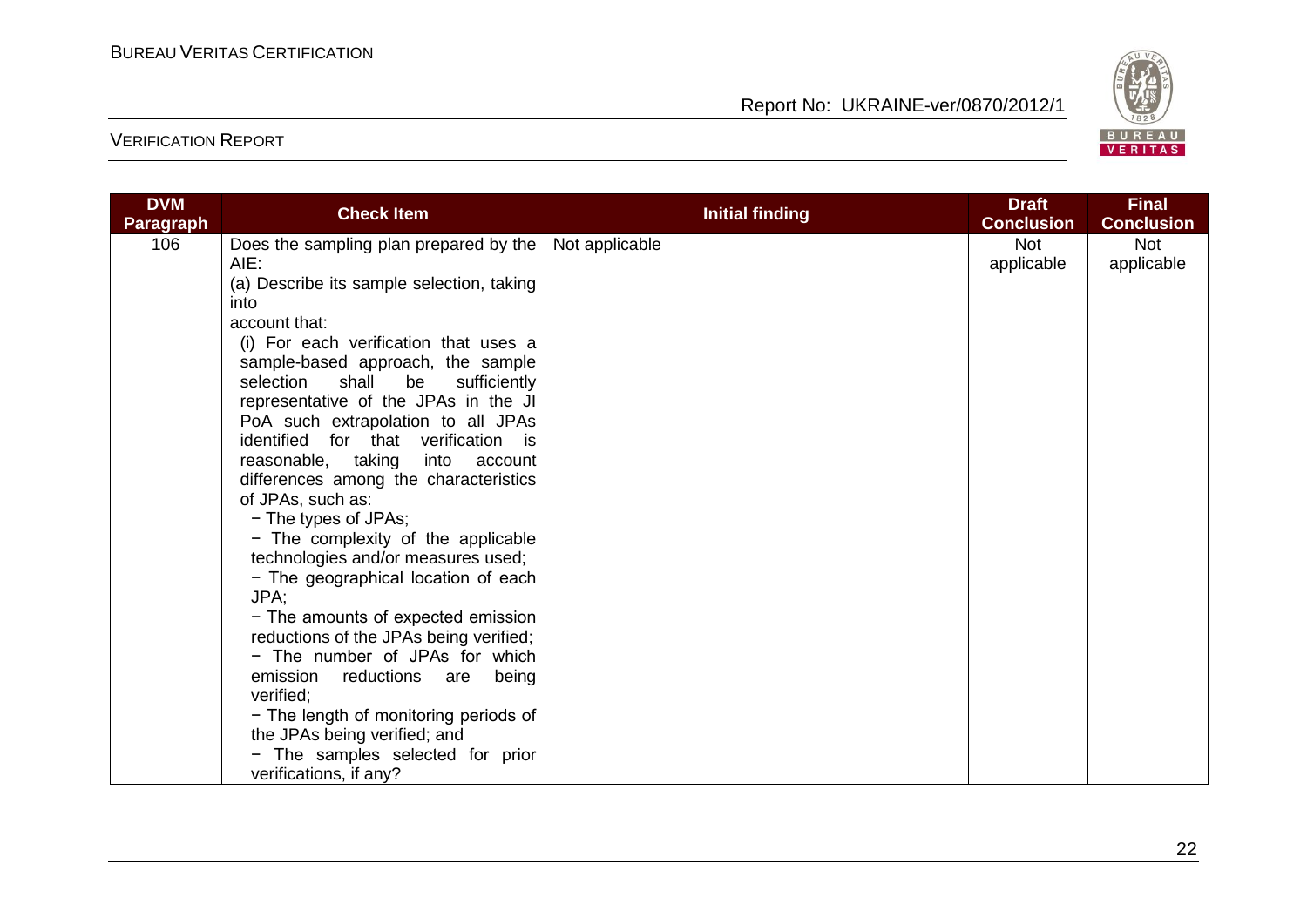

| <b>DVM</b><br><b>Paragraph</b> | <b>Check Item</b>                                                                                                                                                                                                                                                                                                                                                                            | Initial finding | <b>Draft</b><br><b>Conclusion</b> | <b>Final</b><br><b>Conclusion</b> |
|--------------------------------|----------------------------------------------------------------------------------------------------------------------------------------------------------------------------------------------------------------------------------------------------------------------------------------------------------------------------------------------------------------------------------------------|-----------------|-----------------------------------|-----------------------------------|
| 107                            | the<br>sampling plan ready for<br>ls l<br>publication through the secretariat along<br>with the verification report<br>and<br>supporting documentation?                                                                                                                                                                                                                                      | Not applicable  | <b>Not</b><br>applicable          | <b>Not</b><br>applicable          |
| 108                            | Has the AIE made site inspections of at $ $<br>least the square root of the number of<br>total JPAs, rounded to the upper whole<br>number? If the AIE makes no site<br>inspections or fewer site inspections<br>than the square root of the number of<br>total JPAs, rounded to the upper whole<br>number, then does the AIE provide a<br>reasonable<br>explanation<br>and<br>justification? | Not applicable  | <b>Not</b><br>applicable          | <b>Not</b><br>applicable          |
| 109                            | Is the sampling plan available for<br>submission to the secretariat for the<br>JISC's ex ante assessment? (Optional)                                                                                                                                                                                                                                                                         | Not applicable  | <b>Not</b><br>applicable          | Not<br>applicable                 |
| 110                            | If the AIE learns of a fraudulently<br>included JPA, a fraudulently monitored<br>JPA or an inflated number of emission<br>reductions claimed in a JI PoA, has the<br>AIE informed the JISC of the fraud in<br>writing?                                                                                                                                                                       | Not applicable  | <b>Not</b><br>applicable          | Not<br>applicable                 |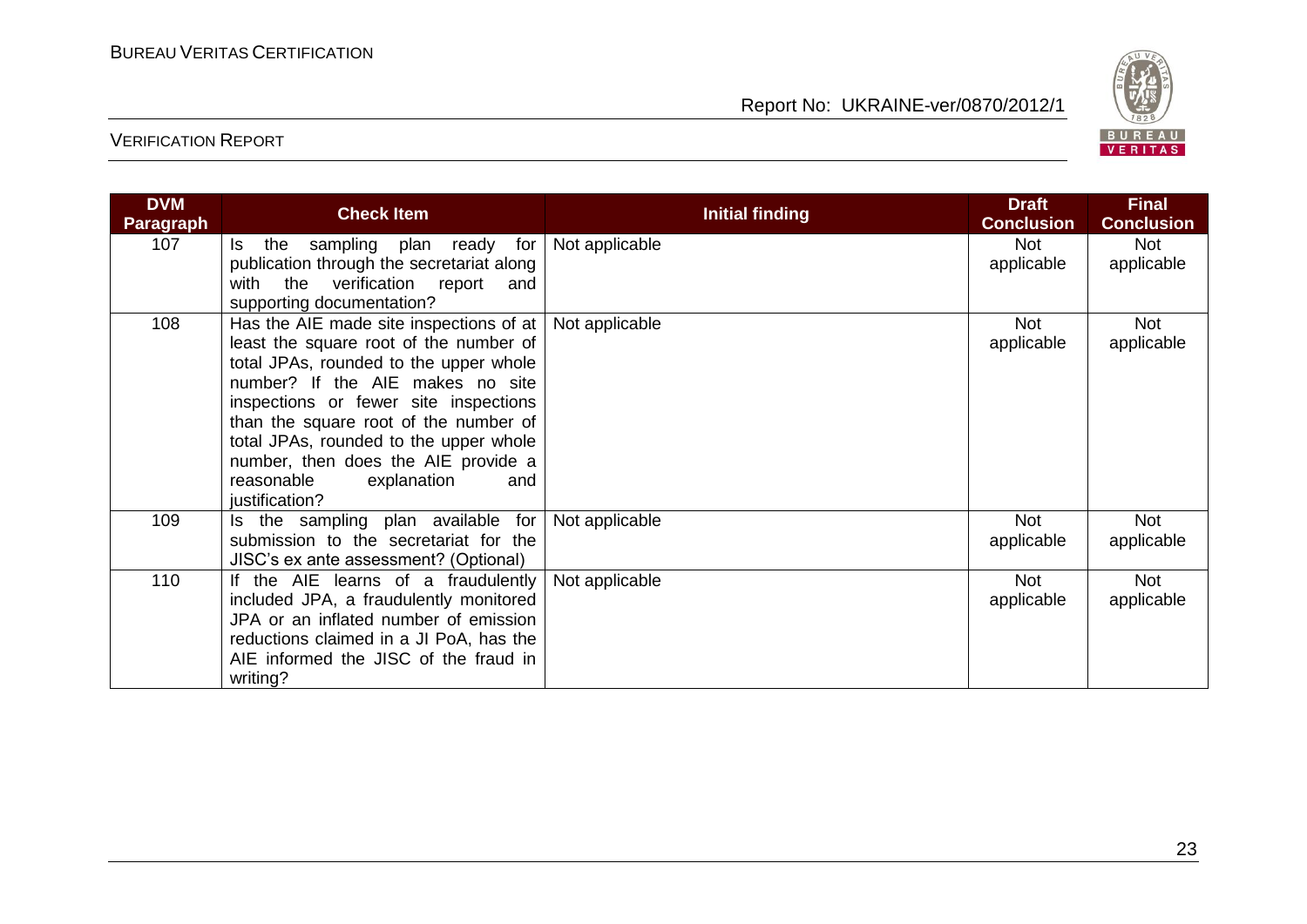

#### VERIFICATION REPORT

#### **Table 2. Resolution of Corrective Action and Clarification Requests**

| Draft report clarifications and corrective<br>action requests by verification team                                        | Ref. to<br>checklist<br>question in<br>table 1 | Summary of project participant<br>response                                                                                                                                                                                                                             | <b>Verification team conclusion</b>                                                           |
|---------------------------------------------------------------------------------------------------------------------------|------------------------------------------------|------------------------------------------------------------------------------------------------------------------------------------------------------------------------------------------------------------------------------------------------------------------------|-----------------------------------------------------------------------------------------------|
| <b>CAR 01.</b> The date and number of the<br>determination report is incorrect.                                           | 90                                             | JI Project "Reduction of greenhouse<br>gas emissions by application of No-till<br>at LLC "Koziivske"<br>technology<br>farmlands" was determinated by the<br>Certification,<br>Veritas<br>Bureau<br>determination report No. UKRAINE-<br>DET/0611/2012 from 25/10/2012. | The<br>issue<br>closed<br>is.<br>as<br>corrections<br>necessary<br>were<br>made.              |
| <b>CAR 02.</b> The name of authority which<br>issued the LOA from Estonia is incorect.                                    | 90                                             | Letter of Approval issued by the<br>Ministry of Environmental Protection<br>of Estonia.                                                                                                                                                                                | issue<br>is<br>closed<br><b>The</b><br><b>as</b><br>corrections<br>necessary<br>were<br>made. |
| <b>CAR 03.</b> Specify the version of PDD in<br>Section A.6. of MR.                                                       | 92                                             | Project implementation is performed in<br>accordance with the Project plan<br>provided in PDD Version 02 that<br>underwent determination.                                                                                                                              | <b>The</b><br>issue<br>closed<br><b>is</b><br>as<br>necessary data was provided.              |
| <b>CAR 04.</b> Indicate in Table 1 of the MR the<br>total amount of base, project emissions of<br>GHG and its reductions. | 93                                             | Necessary information is provided in<br>Table 1 of MR version 03.                                                                                                                                                                                                      | <b>The</b><br>closed<br>issue<br>IS.<br>as.<br>necessary data was provided.                   |